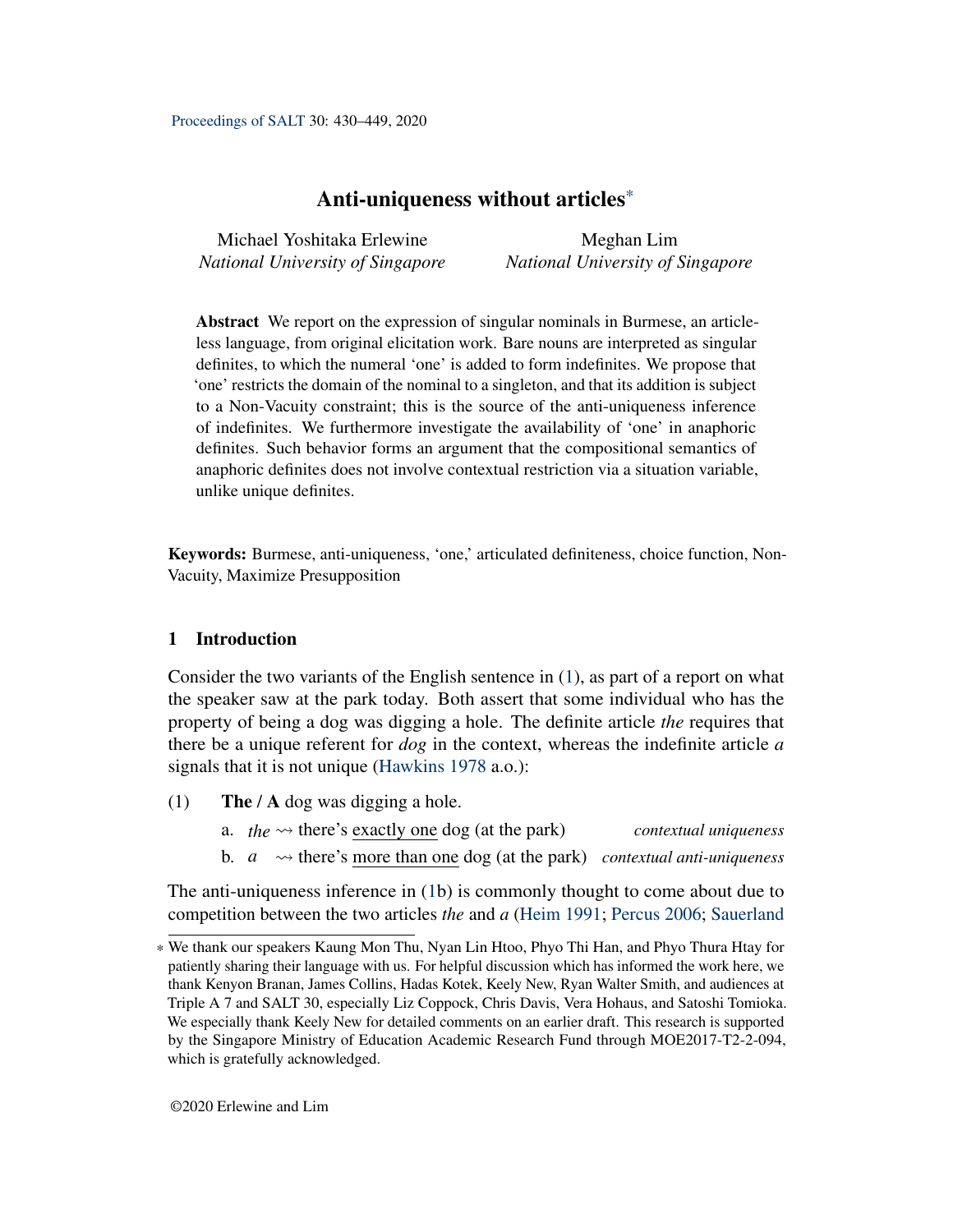[2008;](#page-19-1) [Singh](#page-19-2) [2011](#page-19-2) a.o.). A natural question, then, is whether and how such antiuniqueness inferences come about in languages without articles.

In this paper we report on the expression of definite and indefinite singular noun phrases in Burmese. Results from contextual felicity judgment tasks will show that bare nominals (without plural marking, numerals, demonstratives, or quantifiers) such as 'dog' in [\(2a](#page-1-0)) require a contextually unique referent, whereas nominals with the numeral 'one' and an appropriate classifier as in [\(2b](#page-1-0)) require contextual anti-uniqueness — much like the contrast between English singular definites and indefinites in [\(1\)](#page-0-0). But unlike in English, the pattern of (anti-)uniqueness inferences cannot be due to competition between the use of distinct articles.<sup>[1](#page-0-1)</sup>

#### <span id="page-1-0"></span>(2) Expressing (in)definiteness without articles in Burmese:

| a. k'wè                                  | b. k'wè tă-kaun                               |
|------------------------------------------|-----------------------------------------------|
| dog                                      | dog one-CL.animal                             |
| 'the dog'                                | 'a dog'                                       |
| $\rightsquigarrow$ contextual uniqueness | $\rightsquigarrow$ contextual anti-uniqueness |
|                                          |                                               |

For presentational purposes, we refer to singular noun phrases which require a contextually unique referent as in [\(2a](#page-1-0)) as *definite* and those which introduce a contextual anti-uniqueness inference as in [\(2b](#page-1-0)) as *indefinite*.

In brief, we propose that (a) all non-quantificational noun phrases — including both of  $(2a,b)$  $(2a,b)$  — are formally definite descriptions and (b) 'one' here serves as an intersective modifier that reduces the nominal domain to a singleton set. The addition of 'one' is thus necessary in contexts where multiple individuals satisfy the nominal description, but will be vacuous if there is already a unique referent for the description. A Non-Vacuity constraint on the adjunction of functional material will block the addition of 'one' when vacuous, deriving the anti-uniqueness inference of indefinites with 'one.'

We also describe the behavior of anaphoric definites in Burmese, which can appear with the demosntrative *èhdi*. Singular anaphoric definites also allow for the addition of 'one,' which in such cases introduces a requirement that the NP description not be *globally* unique. We will show how our analysis in terms of Non-Vacuity will be able to derive this global anti-uniqueness requirement, given a particular assumption regarding the compositional semantics of anaphoric definites. Such data will also allow us to tease apart the predictions of our Non-Vacuity theory from an alternative proposal based on Maximize Presupposition.

<sup>1</sup> Our Burmese data is presented using the conventions of [Okell](#page-19-3) [1994,](#page-19-3) [2002.](#page-19-4) The numeral 'one' is *tiq* (with final glottal stop) in isolation but reduces to  $t\tilde{a}$  (with schwa) when with a classifier. Abbreviations: ACC accusative, ASP aspect, CL classifier, CONJ conjunction, DEM demonstrative, FUT future, NOM nominative, PL plural, POSS possessive, PROG progressive, NFUT non-future.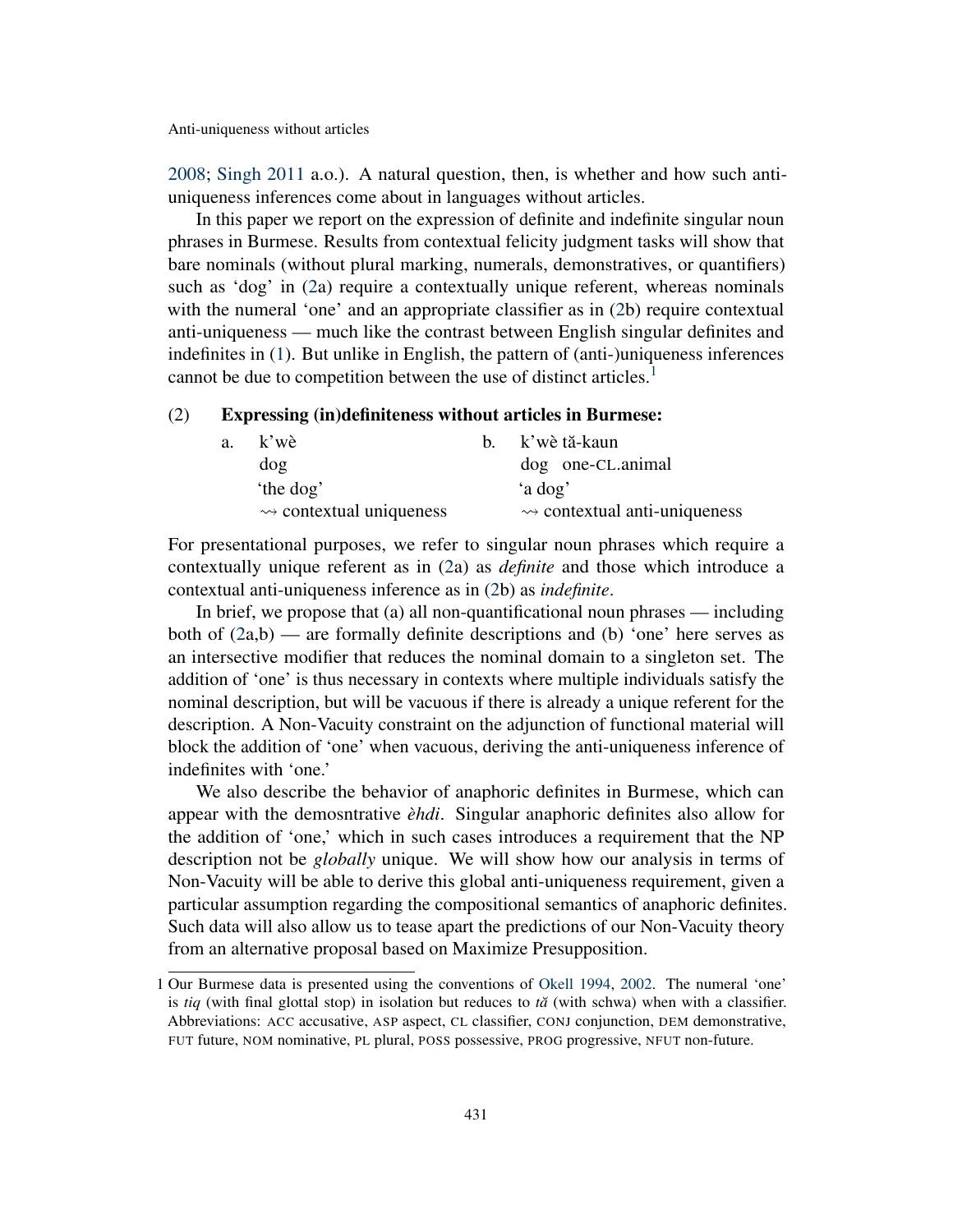#### <span id="page-2-2"></span>2 Definiteness and indefiniteness in Burmese

We begin with a basic description of Burmese noun phrase structure and the expression of (in)definiteness in the language. Here we will only discuss nominals in subject position, as the distinction between definite and indefinite nominals is clear there. In particular, the facts are more complicated in object position, due to the availability of pseudo-incorporation, as we describe in [Lim & Erlewine](#page-18-2) [to appear.](#page-18-2)

The basic structure of noun phrases in Burmese follows the schema in [\(3\)](#page-2-0), based in part on descriptions in [Soe](#page-19-5) [1999:](#page-19-5) ch. 3 and [Simpson](#page-19-6) [2005.](#page-19-6) Here we will refer to the maximal noun phrase projections as DPs, although our discussion and analysis below are orthogonal to the question of this precise syntactic label. Accordingly, we use "NP" here to refer to the head noun and any modifiers, such as attributive adjectives and relative clauses:

# <span id="page-2-0"></span>(3) Burmese noun phrase schema:

(Dem) (RC) N (Adj) (PL) (Num-CL)

Case-marking enclitics follow the entire noun phrase, as seen in [\(4\)](#page-2-1) below. Burmese allows for case-marker drop (see e.g. [Jenny & Hnin Tun](#page-18-3) [2013\)](#page-18-3), but none of the facts that we describe below are affected by the presence or absence of case markers.

In contexts where the nominal describes a unique referent, the bare NP is used, as in [\(4\)](#page-2-1). In this context, the interlocutors share the knowledge that there is a unique dog in the immediate context, but the dog has not appeared in the prior discourse. We refer to such definites as *unique definites*.

#### <span id="page-2-1"></span>(4) Situationally unique singular definite:

*You and Maung Maung are at Hla Hla's house. She has one dog, who is playing with MM. Neither of you can see them right now. You tell her:*

 $[(\text{``Èhdi}) \mathbf{k' w} \cdot \text{``-dwe}) (\text{``tă-kaun)}]$ DEM dog -PL one-CL.animal =NOM MM=ACC like-PROG-NFUT  $=$ gá MM=go caiq-ne-deh. 'The dog likes Maung Maung.'

Both the numeral 'one' and demonstratives such as the medial *èhdi* are infelicitous in this context. As the referent is singular, a plural marker also cannot be used.

Next we turn to a context where there is not a unique referent for the nominal. Here the bare NP cannot be used. Consider the example in [\(5\)](#page-3-0) where the speaker refers to one of the multiple dogs in the immediate context. The context provided in [\(5\)](#page-3-0) has two variants: one where the speaker has a particular referent in mind — supporting an "epistemically specific" use [\(Farkas](#page-18-4) [1994\)](#page-18-4) — and one where the speaker cannot identify the specific referent. In either case, the numeral 'one' with the appropriate classifier must be used.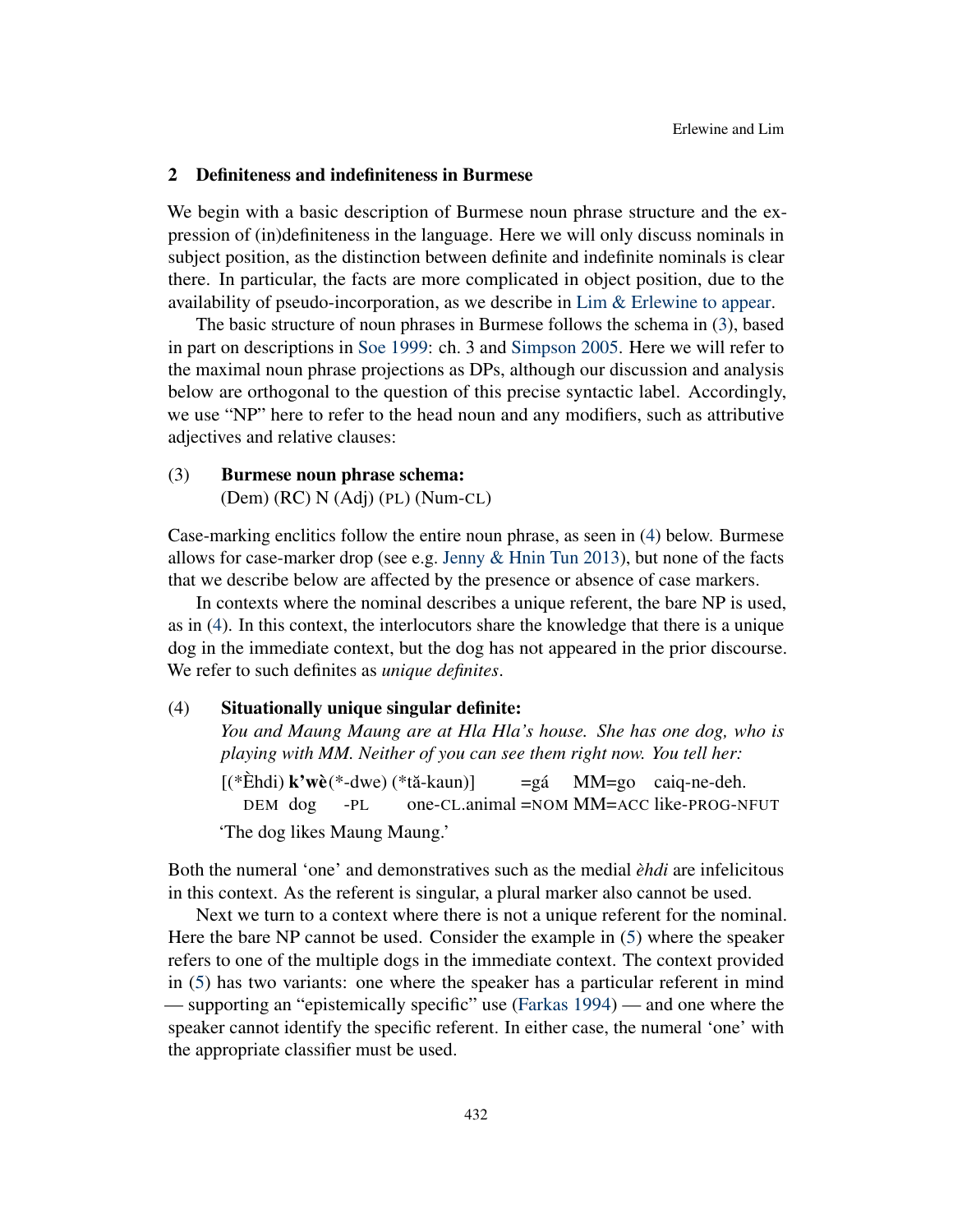#### <span id="page-3-0"></span>(5) Singular indefinite (specific and nonspecific):

*You work in a doggy day care.* {Specific: *There are multiple dogs in the room with you and you are on the phone with Hla Hla (HH). You see one of the dogs scratching on the door. HH asks you what the noise is.* / Nonspecific: *There are multiple dogs outside and you and HH are in the back room. You hear a dog scratching on the door, but don't know which dog it is.*} *You say:*

K'wè \*(**tă-kaun**)=gá dog one-CL.animal=NOM door=ACC scratch-PROG-NFUT dăgà=go c'iq-ne-deh.

'A dog is scratching the door.'

In a context with multiple dogs such as in [\(5\)](#page-3-0), if the speaker instead intended to refer to the plurality of all dogs in the context, an expression such as *k'wè twe* with the plural marker *twe* must be used. We refer the reader to [New](#page-18-5) [2020](#page-18-5) for detailed discussion of the semantics of plural marking in Burmese. For our purposes, it suffices to note that NPs without a plural marker or quantifier as in [\(4\)](#page-2-1) necessarily describe singular referents.

Next, we consider the behavior of *anaphoric definites*, which refer back to an individual that has been mentioned in the preceding discourse. Singular anaphoric definites may be introduced by the medial demonstrative *èhdi* or be bare. In example [\(6\)](#page-3-1), the speaker first uses an indefinite (italicized) to refer to some dog, and the anaphoric definite (bold) in the second sentence refers back to that mentioned dog. The use of the bare noun *k'wè* would not be accepted in the second sentence without the prior discourse referent, as there are multiple dogs in the context; cf [\(5\)](#page-3-0).

## <span id="page-3-1"></span>(6) Anaphoric definite with indefinite antecedent:

*You go to an adoption drive with Maung Maung (MM). There's an open area for the animals to hang out and people to mingle about. Up for adoption are a few dogs and cats. When MM causes trouble, you tell an organiser:*

Maun Maun=gá Maung Maung=NOM dog one-CL.animal=CONJ cat one-CL.animal=ACC *k'wè t ˘a*-*kaun*=néh caun tă-kaun<mark>=</mark>go hnaúnsheq-ne-deh. bother-PROG-NFUT (Èhdi) k'wè=gá MM=go laiq-ne-deh. DEM dog=NOM MM=ACC chase-PROG-NFUT 'MM was bothering a dog<sub>3</sub> and a cat<sub>4</sub>. The dog<sub>3</sub> is chasing MM.'

The anaphoric definite may optionally take the medial demonstrative *èhdi*, which is not available for situationally unique definites without prior mention; cf [\(4\)](#page-2-1) above. The availability of the demonstrative here is reminiscent of the obligatory use of demonstratives for anaphoric definites but not situationally unique definites in Mandarin Chinese non-subject position as described by [Jenks](#page-18-6) [\(2018\)](#page-18-6). Jenks's work on Mandarin, which is also an article-less language, builds on prior work on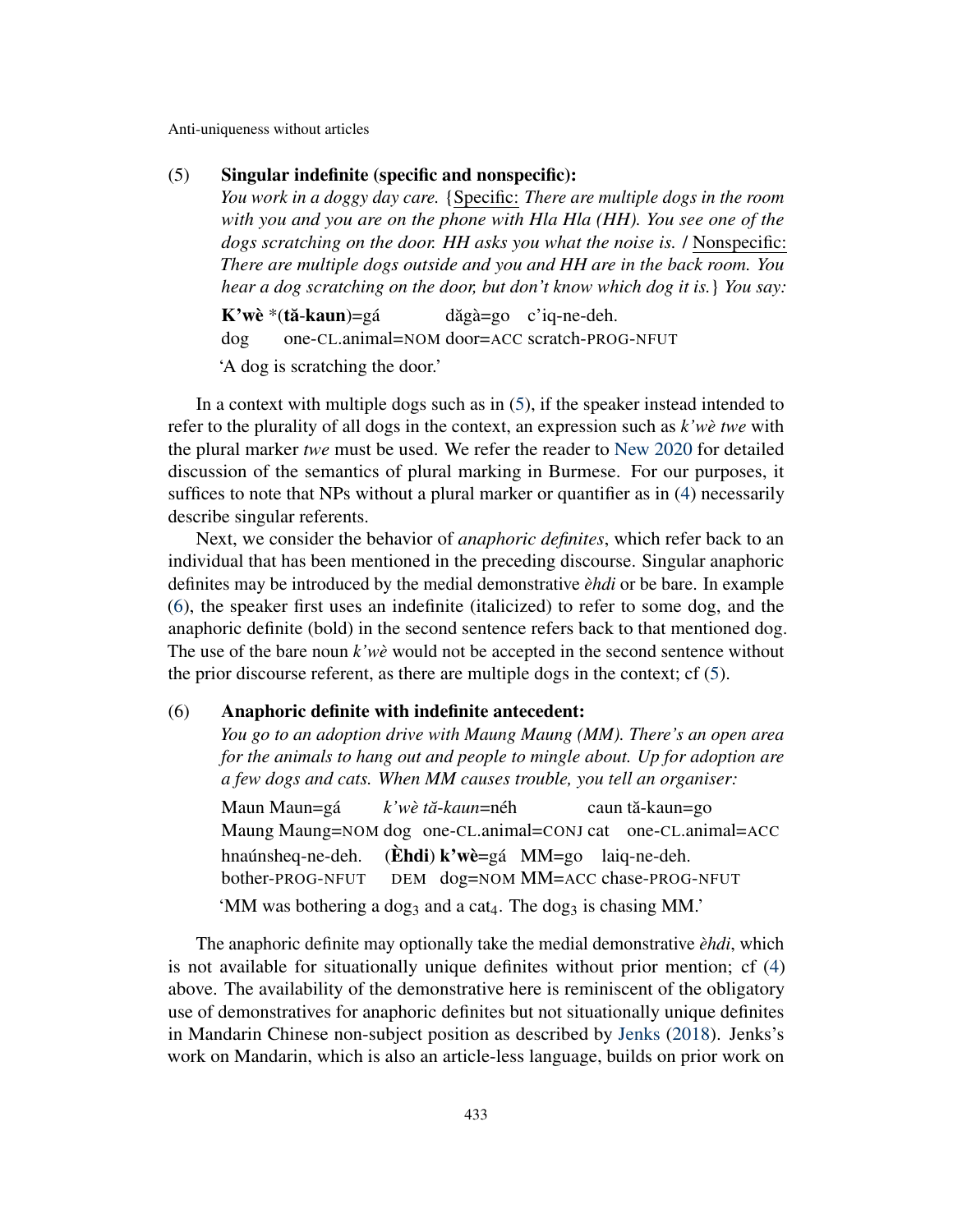articulated definiteness distinctions first discussed in detail by [Schwarz](#page-19-7) [\(2009,](#page-19-7) [2013\)](#page-19-8), which we will also build on here.

The demonstrative is also optionally available for anaphoric definites with a situationally unique definite antecedent, as in [\(7\)](#page-4-0) below. In the first sentence, we can refer to the unique dog with a bare NP definite (italicized) but not with a demonstrative, as it has not yet been mentioned in the discourse; this italicized form is a unique definite, not an anaphoric definite. We then can refer to this same dog with or without the demonstrative in the second sentence.

# <span id="page-4-0"></span>(7) Anaphoric definite with definite antecedent:

*You go to an adoption drive with Maung Maung (MM). Up for adoption is one dog and one cat, among other animals. You leave MM in the room with the animals, and tell an organiser outside:*

| Maun Maun=gá                                                                 | (* <i>èhdi</i> ) k'wè=néh caun tă-kaun=go |  |  |
|------------------------------------------------------------------------------|-------------------------------------------|--|--|
| Maung Maung=NOM DEM dog=CONJ cat one-CL.animal=ACC                           |                                           |  |  |
| hnaúnsheq-ne-deh. ( <b>Èhdi</b> ) $k'w\hat{e} = g\hat{a}$ MM=go laiq-ne-deh. |                                           |  |  |
| bother-PROG-NFUT DEM dog=NOM MM=ACC chase-PROG-NFUT                          |                                           |  |  |
|                                                                              |                                           |  |  |

'MM was bothering the dog<sub>3</sub> and the cat<sub>4</sub>. The dog<sub>3</sub> is chasing MM.'

To summarize, Burmese uses the presence or absence of the numeral 'one' to signal the definiteness or indefiniteness of singular nominals, which respectively require uniqueness or anti-uniqueness in context. In addition, the availability of the non-deictic use of the demonstrative *èhdi* distinguishes anaphoric definites from unique definites, which must be bare. The different forms of singular nominals and their possible uses, presented here, are also summarized schematically in [\(8\)](#page-4-1) below. Demonstratives can also cooccur with 'one,' which we present in section [4.2.](#page-12-0)

# <span id="page-4-1"></span>(8) Interim summary of Burmese singular noun phrase forms:

|             | indefinite | definite |                  |  |
|-------------|------------|----------|------------------|--|
|             |            |          | unique anaphoric |  |
| <b>NP</b>   | $\times$   |          |                  |  |
| NP 'one' CL |            | $\times$ | $\times$         |  |
| Dem NP      |            | ×        |                  |  |

The patterns described above, with nominals in subject position, hold for all four speakers that we have consulted. However, as noted above, the situation is more complicated with nominals in object position, where bare NPs may also be interpreted as indefinite. In [Lim & Erlewine](#page-18-2) [to appear,](#page-18-2) we present a fuller survey of Burmese nominal interpretation in different syntactic contexts. There, we conclude that the pattern shown in this section with subject nominals, summarized in [\(8\)](#page-4-1),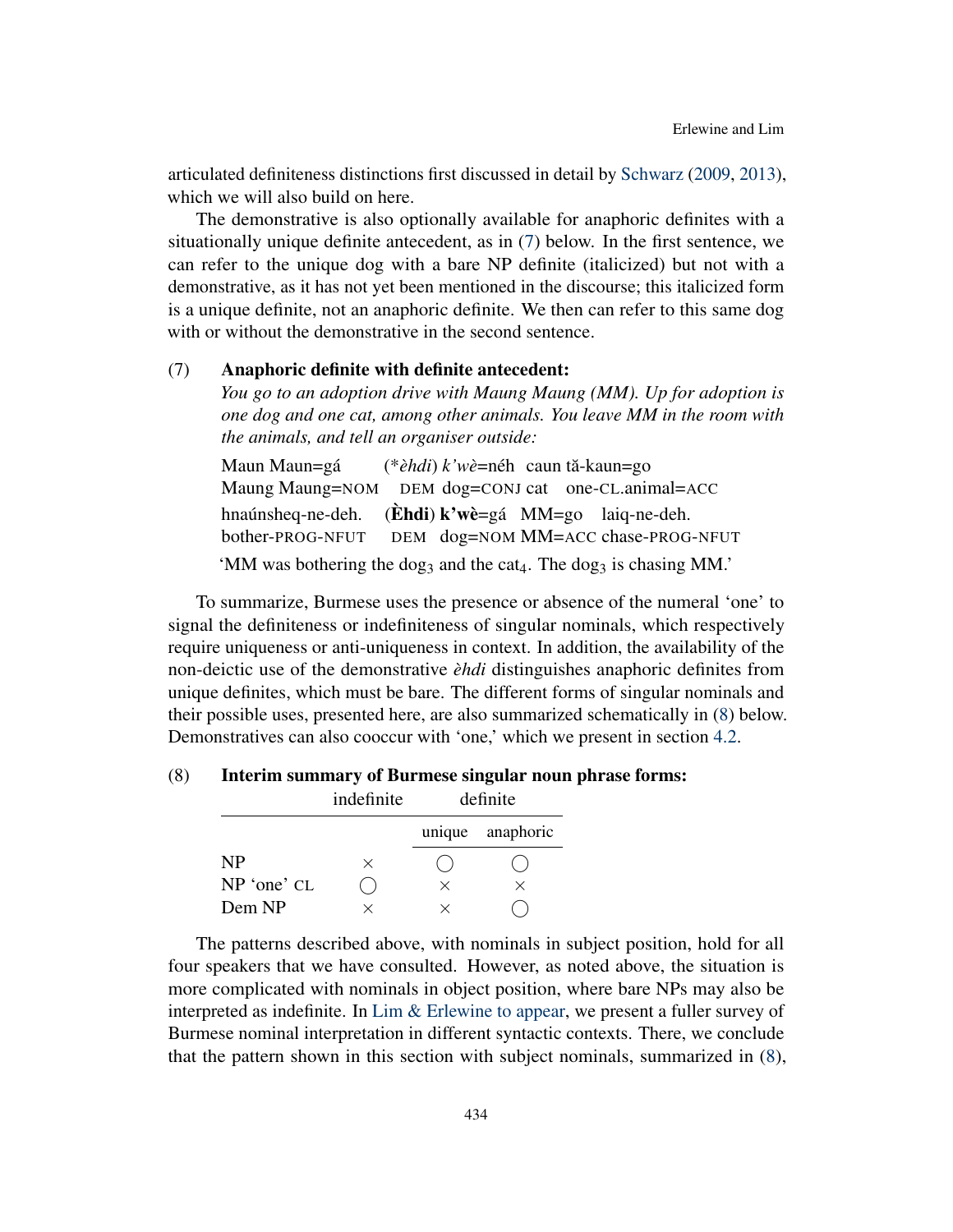constitutes the general pattern for DP interpretation, available for all speakers in all syntactic positions. We also show there that, for some speakers, under certain circumstances, bare object nominals also allow for an indefinite interpretation, which we describe as the result of a restricted pseudo-incorporation process. In this paper we will concentrate on understanding the core pattern demonstrated with subjects above and summarized in [\(8\)](#page-4-1).

# <span id="page-5-2"></span>3 Analysis

We now present our analysis for the three types of nominals introduced above, beginning with the contrast between unique and anaphoric definites in section [3.1,](#page-5-0) and then turning to indefinites with 'one' in section [3.2.](#page-7-0) We propose that all nominals in Burmese without quantifiers are formally definite descriptions, *including* nominals with 'one' which we have described as indefinite. In particular, we propose that 'one' is a modifier that restricts the nominal using a choice function, which is in turn existentially bound above, resulting in a nominal that is formally definite but which functions as an indefinite. We then discuss the derivation of the anti-uniqueness inference of nominals with 'one' in section [4.](#page-9-0)

# <span id="page-5-0"></span>3.1 Articulated definiteness in Burmese

We begin with the analysis of the two types of singular definites in Burmese: unique definites which refer to a contextually unique referent and anaphoric definites which refer to a previously mentioned referent. In section [2,](#page-2-2) we showed that Burmese morphologically distinguishes these two types of definites: anaphoric definites allow for an optional medial demonstrative *èhdi* whereas unique definites must be bare. Many other languages similarly morphologically distinguish unique and anaphoric definites, through the use of distinct articles or in other ways [\(Schwarz](#page-19-7) [2009,](#page-19-7) [2013\)](#page-19-8). Our analysis here follows and builds on the proposals in [Schwarz](#page-19-7) [2009](#page-19-7) and also [Jenks](#page-18-6) [2018](#page-18-6) on Mandarin Chinese, another article-less language that uses demonstratives for anaphoric definites.

We propose that all nominals without demonstratives or quantificational phrases involve the null definite determiner *ι*, defined in [\(9\)](#page-5-1). Here we will treat *ι* as a syntactically projected null D head, although again our analysis does not crucially rely on the proposal of a DP category projection for Burmese noun phrases.

#### <span id="page-5-1"></span>(9) ι takes a situation argument (*s*):

 $\llbracket \iota \rrbracket = \lambda s_s \cdot \lambda P_{\langle e, \langle s, t \rangle \rangle} : \exists! x [P(x)(s)] \cdot \iota x [P(x)(s)]$ 

ι takes two arguments: a situation argument *s* and the nominal property *P*. The situation argument operationalizes the contextual restriction on nominal domains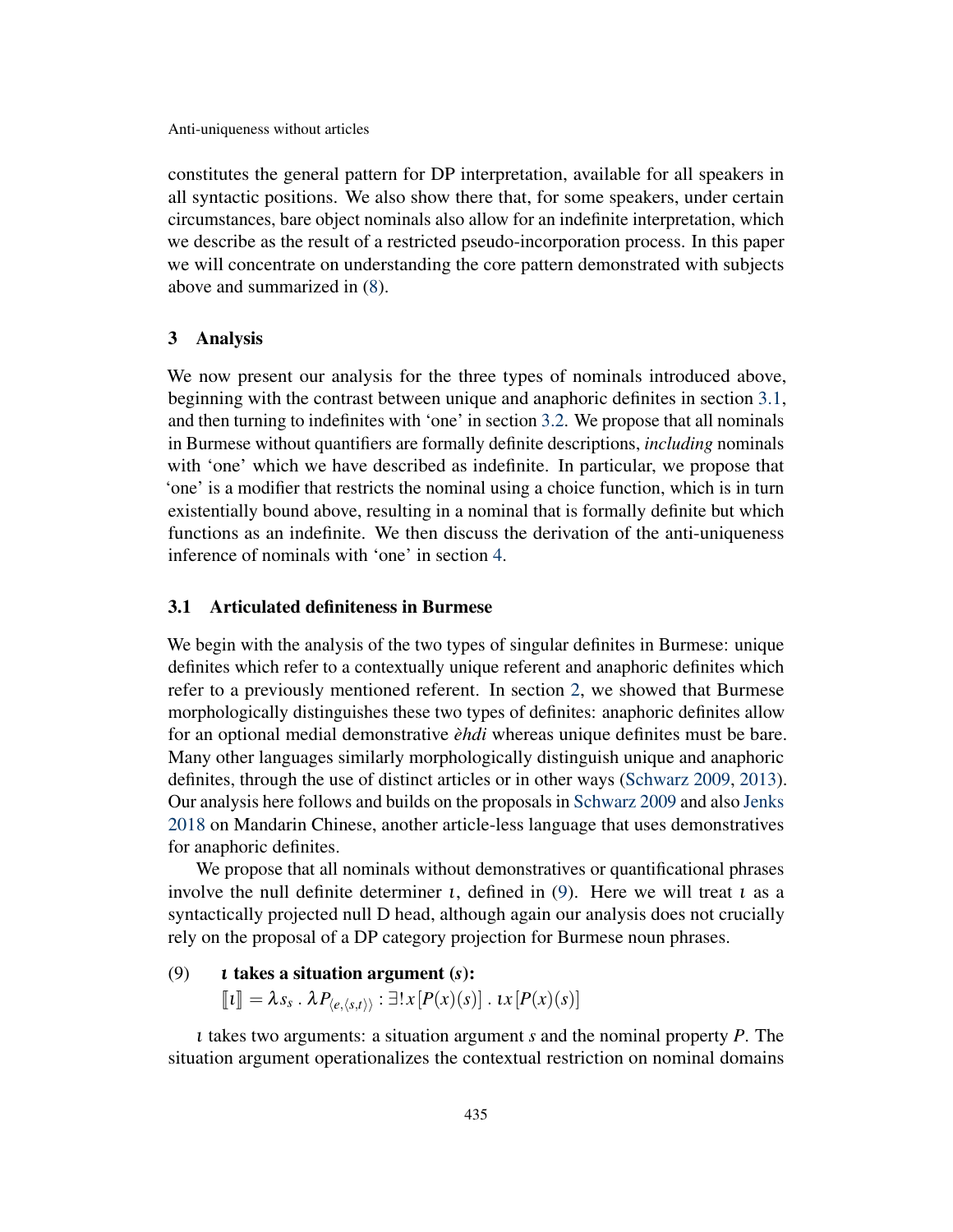[\(Elbourne](#page-18-7) [2005,](#page-18-7) [2013;](#page-18-8) [Schwarz](#page-19-7) [2009,](#page-19-7) [2012;](#page-19-9) a.o.). Situations (type *s*) may be thought of as sub-parts of possible worlds, for example restricted to a particular time and place (see [Kratzer](#page-18-9) [2020\)](#page-18-9). For example, a property 'dog' may hold of numerous individuals within a possible world *w*, but when evaluated in a salient situation  $s \leq w$ , such as the current room, the extension of 'dog' may be a singleton set. This allows for the felicitous use of  $\iota$  for a situationally unique definite, as in [\(10\)](#page-6-0), which reflects the structure of the "bare NP" definite *k'wè* 'dog' in example [\(4\)](#page-2-1) above.

# <span id="page-6-0"></span>(10) A situationally unique, "bare NP" definite using ι:  $\llbracket \left[ \rho \left[ t \right] s \right] \deg \rrbracket = \iota x \left[ x \deg \mathbf{in} s \right]$ presupposition: there is a unique dog in *s*

Here we take the nominal property *P* denoted by NP to only hold of atomic individuals, and we will only discuss singular nominals here. Recall that Burmese has marked plural morphology, whose semantics is described in [New](#page-18-5) [2020.](#page-18-5)

Next we turn to the case of anaphoric definites. Anaphoric definites involve a distinct determiner ι *x* , which may be null or realized as the demonstrative *èhdi*. In contrast to  $\iota$  [\(9\)](#page-5-1),  $\iota^x$  takes an index argument which refers to the prior discourse referent.[2](#page-0-1) This index argument (type *e*) is represented syntactically as a null pronoun, as in  $(12)$  below.  $\mathfrak{t}^x$  presupposes that there is a unique individual that satisfies the NP property in the evaluation world  $w^*$  and which is equal to the index individual, and then returns that individual if defined. This is equivalent to requiring that the index individual satisfy the property and then return that individual:

#### <span id="page-6-2"></span> $(11)$ *x* takes an index argument (*y*):

 $\llbracket t^x \left( \hat{e}hdi \right) \rrbracket = \lambda y_e \cdot \lambda P_{\langle e, \langle s, t \rangle \rangle} : \exists! x \left[ P(x)(w^*) \wedge x = y \right] \cdot \iota x \left[ P(x)(w^*) \wedge x = y \right]$  $= \lambda y_e$  .  $\lambda P_{\langle e, \langle s, t \rangle \rangle} : P(y)(w^*)$  . *y* 

[\(12\)](#page-6-1) reflects the structure of the anaphoric *èhdi k'wè* 'DEM dog' in the second sentence of example [\(6\)](#page-3-1) or [\(7\)](#page-4-0) above, referring back to the discourse referent with index 3. As  $g(3)$  is indeed a dog in these contexts, the presupposition is satisfied and the DP then simply denotes  $g(3)$ .

# <span id="page-6-1"></span>(12) Anaphoric definite with optional demonstrative, using  $t^x$ :

 $[[\text{DP } [t^x(\hat{e}hdi) pro_3] \text{ dog}]] = tx[x \text{ dog in } w^* \wedge x = g(3)] = g(3)$ presupposition: there is a unique [dog in  $w^*$  that is  $g(3)$ ], i.e.  $g(3)$  is a dog

<sup>2</sup> Demonstratives are also used deictically, with pointing or another identifying gesture. As discussed in [Schwarz](#page-19-8) [2013,](#page-19-8) many languages distinguish anaphoric definites through the use of demonstratives or otherwise use morphemes ('strong articles') related to demonstratives. This overlap is easily understood if ostension itself supplies another type of index argument. (See also [Jenks](#page-18-6) [2018:](#page-18-6) §4.4 for related discussion.) The proximal *di* and distal *ho* demonstratives may be thought of as more specific relaizations of  $t^x$  where the index argument supplies marked proximity information, leaving the medial  $\partial hdi$  as the default form of  $\iota^x$ .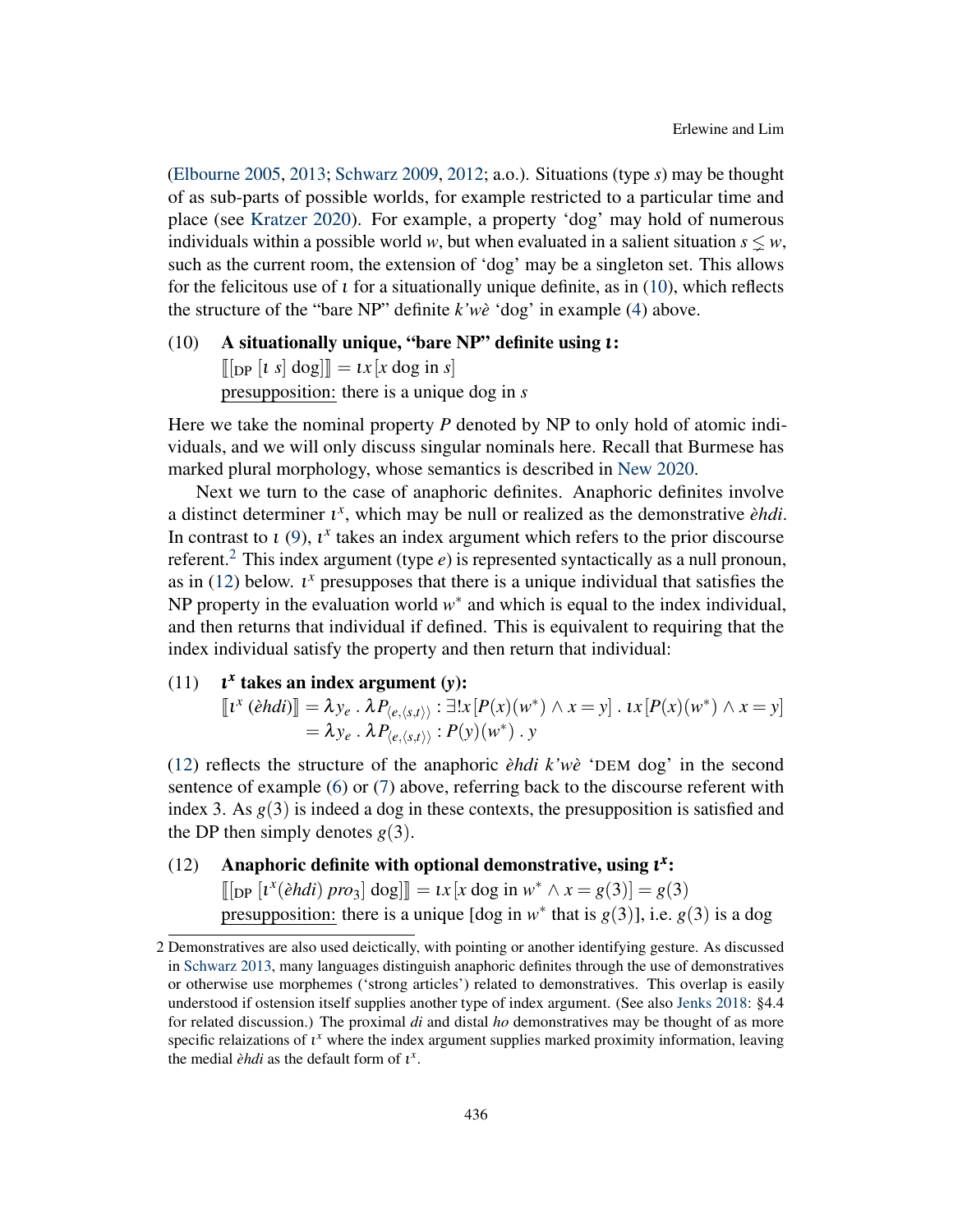Here we highlight one important aspect of our proposal for  $t^x$ . Our semantics for  $\mathfrak{t}^x$  in [\(11\)](#page-6-2) importantly differs from its predecessors in [Schwarz](#page-19-7) [2009](#page-19-7) and [Jenks](#page-18-6) [2018](#page-18-6) in not taking a situation argument.<sup>[3](#page-0-1)</sup> For Schwarz and Jenks,  $\iota^x$  takes a situation variable as well as an index argument, as in [\(13\)](#page-7-1):

#### <span id="page-7-1"></span> $(13)$ *<sup>x</sup>* with index (*y*) *and* situation (*s*) arguments:

 $\llbracket \mathbf{u}^x \rrbracket = \lambda s_s \cdot \lambda y_e \cdot \lambda P_{\langle e, \langle s, t \rangle \rangle} : \exists! x [P(x)(s) \wedge x = y] \cdot \mathbf{u}^x [P(x)(s) \wedge x = y]$  $=\lambda s_s$  .  $\lambda y_e$  .  $\lambda P_{\langle e, \langle s, t \rangle \rangle}$  :  $P(y)(s)$  .  $y$ as in [Schwarz](#page-19-7) [2009:](#page-19-7) 260 #295a, [Jenks](#page-18-6) [2018:](#page-18-6) 513 #22b (with modification)

Choosing to conceptualize  $t^x$  as taking or not taking a situation argument — as in [\(13\)](#page-7-1) versus [\(11\)](#page-6-2), respectively — is in practice indistinguishable. In fact, [Schwarz](#page-19-7) [\(2009\)](#page-19-7) observes (p. 264 note 16) that the situation argument of his  $\iota^x$  (as in [\(13\)](#page-7-1)) may be unnecessary:

"Angelika Kratzer (p.c.) points out that the situation argument, *s<sup>r</sup>* , may be superfluous in the meaning of the strong article  $\lbrack i^x \rbrack$  and suggests an alternative analysis on which the strong article takes the extra individual argument in place of the situation pronoun."

Schwarz and Jenks opt for the simplifying assumptions that (a) both  $\iota$  and  $\iota^x$  are parallel in taking situation arguments and (b)  $\iota^x$  as in [\(13\)](#page-7-1) need not refer to the evaluation world as a parameter. In section [4](#page-9-0) below, we present an empirical argument from the behavior of anaphoric definites in Burmese which shows the situation-less formulation of  $\iota^x$  in [\(11\)](#page-6-2) to be superior to [\(13\)](#page-7-1).

#### <span id="page-7-0"></span>3.2 Indefinites with 'one'

In section [2](#page-2-2) above, we saw that singular indefinites are expressed in Burmese using the numeral 'one' with an appropriate numeral classifier (CL). This may suggest at first glance that the numeral 'one' now serves as an indefinite article in the language, or is on its way, as is attested cross-linguistically (see e.g. [Givón](#page-18-10) [1981\)](#page-18-10). We argue against this view from the availability of 'one' in certain anaphoric definites, in section [4.2,](#page-12-0) which shows that 'one' does not itself force an indefinite interpretation.

We instead propose that 'one'-CL is a modifier that restricts the nominal property's extension to a singleton set based on a choice function  $f_{\rm cf}$ , which is then existentially bound from above, resulting in a choice function indefinite. Here we assume that the numeral classifier CL denotes a measure function  $\mu_{CL}$  [\(14a](#page-8-0)) which

<sup>3</sup> [Schwarz](#page-19-7) [\(2009\)](#page-19-7) refers to this item as the strong article *the*<sub>strong</sub>.  $i^x$  is Jenks's term, which we adopt.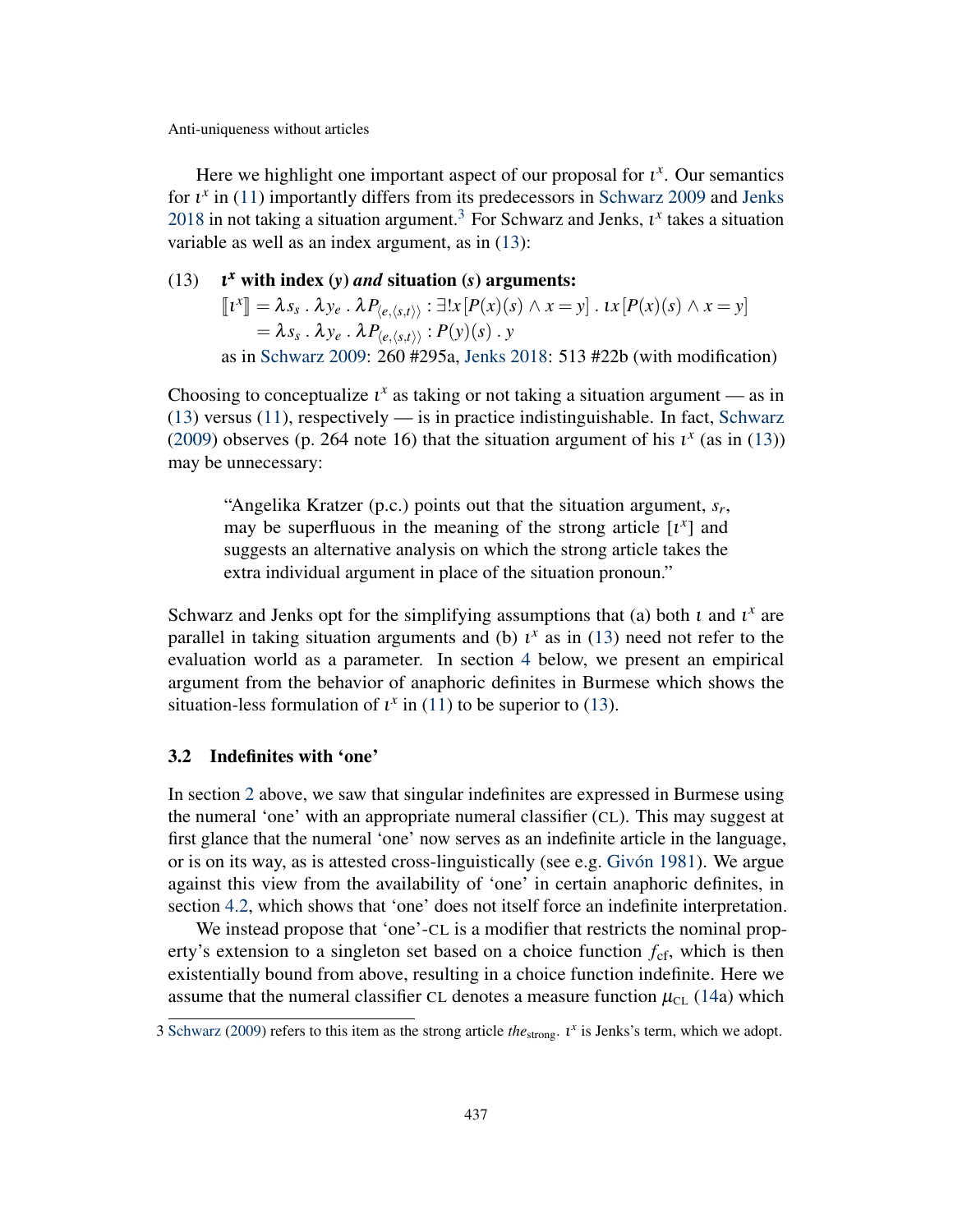takes a possibly plural individual and returns the number of CL-atoms in that individual [\(Krifka](#page-18-11) [1995;](#page-18-11) [Bale & Coon](#page-18-12) [2014;](#page-18-12) a.o.). We then propose the denotation for 'one' in [\(14b](#page-8-0)), referring to choice function  $f_{cf}$ , which takes the classifier as an argument to yield the denotation in  $(14c).<sup>4,5</sup>$  $(14c).<sup>4,5</sup>$  $(14c).<sup>4,5</sup>$  $(14c).<sup>4,5</sup>$  $(14c).<sup>4,5</sup>$  $(14c).<sup>4,5</sup>$ 

<span id="page-8-0"></span>(14) a. 
$$
[\![CL]\!] = \mu_{CL}
$$
 (type  $\langle e, d \rangle$ )  
\nb.  $[\![\text{`one'}_f]\!] = \lambda m_{\langle e,d \rangle} \cdot \lambda P_{\langle e,\langle s,t \rangle \rangle}$ .  
\n $\lambda x_e \cdot \lambda s_s \cdot x = f_{cf}(\lambda y \cdot P(y)(s) \wedge m(y) = 1)$   
\nc.  $[\![\text{`one'}_f \text{ CL}]\!] = \lambda P_{\langle e,\langle s,t \rangle \rangle} \cdot \lambda x_e \cdot \lambda s_s \cdot x = f_{cf}(\lambda y \cdot P(y)(s) \wedge \mu_{CL}(y) = 1)$ 

Consider the interpretation of  $k'w\hat{e}$  tă-kaun (literally "dog one-CL") in example [\(5\)](#page-3-0) above, 'A dog is scratching the door.' We propose that the structure of the DP is as in [\(15\)](#page-8-3) below. Notice that this "indefinite" nominal is in fact headed by the null determiner  $\iota$  [\(9\)](#page-5-1). Unpacking and simplifying its interpretation on the second line, we see that this DP simply denotes whichever individual the choice function *f* returns from the set of atomic dogs in *s*. Assuming that the set of atomic dogs in *s* is non-empty, the uniqueness and existence requirements of ι will necessarily be satisfied, regardless of the choice of choice function *f* .

<span id="page-8-3"></span>(15) 
$$
\begin{aligned} [[\text{DP }[t \text{ s}] ] [\text{dog } [^{\prime} \text{one }^{\prime} f \text{ CL}]]]] &= tx[x = f_{\text{cf}}(\lambda y \cdot y \text{ is an atomic dog in } s)] \\ &= f_{\text{cf}}(\lambda y \cdot y \text{ is an atomic dog in } s) \end{aligned}
$$

presupposition: there is an atomic dog in *s*

Suppose for concreteness that there are three dogs in the relevant situation *s*; we refer to this set as *A*:  $A = \{y : y \text{ is an atomic dog in } s\} = \{y : [\text{dog}](y)(s)\}.$ <sup>[6](#page-0-1)</sup> Given a non-empty set, a choice function will return one of the set's members. Based on its effect on the set *A* with three memberes, there are three distinct choice functions:

- (i) Tiq=néh thoùn paùn-yin lè yá-deh. one=CONJ three add-if four get-NFUT 'One plus three is four.' (literally: 'If you add 1 and 3, you get 4.')
- 6 Recall that we take properties such as  $\llbracket \text{dog} \rrbracket$  to be true of atomic individuals, so restriction to individuals with  $\mu_{CL}$ -measure 1 will not affect this extension.

<span id="page-8-1"></span><sup>4</sup> We assume here that the numeral and classifier form a constituent, but this is not crucial for our analysis. [Simpson](#page-19-6) [2005](#page-19-6) suggests from a comparative Southeast Asian perspective that numerals (Num) and classifiers (CL) are best analyzed as separate heads in the DP extended projection, but also shows that Burmese nominals can strand Num-CL, apparently as a constituent.

<span id="page-8-2"></span><sup>5</sup> The denotation which we attribute to 'one' in [\(14b](#page-8-0)) is likely the combination of multiple compositional ingredients. For one, we observe that *tiq* 'one' can also be used as an abstract numeral in mathematical statements as in (i); in such cases, no classifier is used. (We thank Marcin Wagiel for asking about such uses.) We leave the precise decomposition for the meaning in [\(14b](#page-8-0)) — as well as the correct division of labor with the classifier in [\(14a](#page-8-0)) — for future work.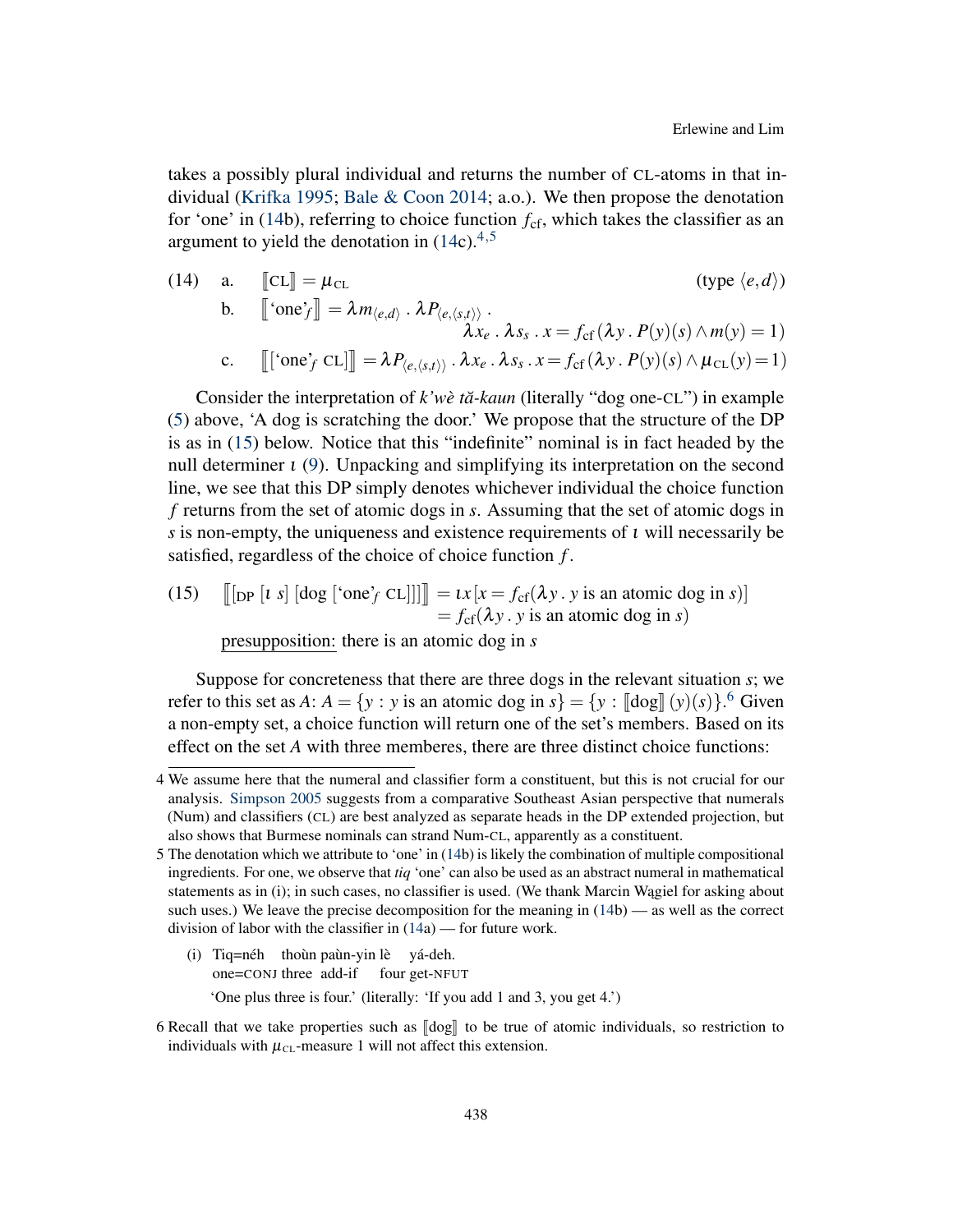#### <span id="page-9-2"></span>(16) Three possible choice functions over *A*:

 $A = \{ \mathbf{M}, \mathbf{M}, \mathbf{M} \}$ a.  $f_1(A) = \bigoplus_{i=1}^{n}$  b.  $f_2(A) = \bigoplus_{i=1}^{n}$  c.  $f_3(A) = \bigoplus_{i=1}^{n}$ 

Returning now to [\(15\)](#page-8-3), we see that the DP  $k'w\dot{e}$  tä-kaun — which is formally a definite description, headed by  $\iota$  — will return either of the three dogs in the context, depending on the choice of choice function *f* . We propose that the choice function is then existentially bound from above, resulting in a choice function indefinite [\(Reinhart](#page-19-10) [1997;](#page-19-10) [Winter](#page-19-11) [1997;](#page-19-11) a.o.). A full structure for example [\(5\)](#page-3-0) 'A dog is scratching the door' is thus as in  $(17)$ :

# <span id="page-9-1"></span> $(17)$  Interpreting 'A dog is scratching the door'  $(5)$ :

 $\exists f_{cf}$  [ [<sub>DP</sub> [*t s*] [dog ['one'*f* CL]]] is scratching the door in  $w^*$ ]  $= \exists f_{\text{cf}} [f(\lambda y \cdot y \text{ atomic dog in } s) \text{ is scratching the door in } w^*]$  $\rightsquigarrow$  1 iff *a* dog in *s* is scratching the door in  $w^*$ 

In [Lim & Erlewine](#page-18-2) [to appear,](#page-18-2) we show that 'one'-indefinites take variable scope with respect to other scope-taking operators. This is explained by allowing the binder  $\exists f_{cf}$  to be adjoined at different heights.

We have proposed here to treat Burmese singular indefinites, which involve the numeral 'one,' as choice function indefinites. However, we again emphasize that DPs of the form "NP one-CL" are definite descriptions under our proposal. A choice function is used to restrict the nominal domain of the definite description to a singleton set, rather than taking the nominal property and directly returning the chosen individual of type *e*. Evidence to support this view of 'one' as a choicefunction-based restrictor, and not an indefinite article, is presented in section [4.2.](#page-12-0)

#### <span id="page-9-0"></span>4 Deriving anti-uniqueness

With our proposal for the syntax/semantics of Burmese definite and indefinite DPs in place, we now turn to the derivation of anti-uniqueness inferences in Burmese. We propose here that the anti-uniqueness inferences introduced by the use of 'one' in Burmese are due to a general Non-Vacuity condition on adjunction, evaluated at the DP level. We present this account for the contextual anti-uniqueness inference of 'one'-indefinites in section [4.1.](#page-10-0) We then further support this approach in section [4.2](#page-12-0) with data on the use of anaphoric definites with 'one,' which introduce *global* anti-uniqueness inferences. This behavior is explained by our Non-Vacuity analysis and, as we show in section [4.3,](#page-15-0) presents a challenge for an alternative account for the attested anti-uniqueness inferences in Burmese based on Maximize Presupposition.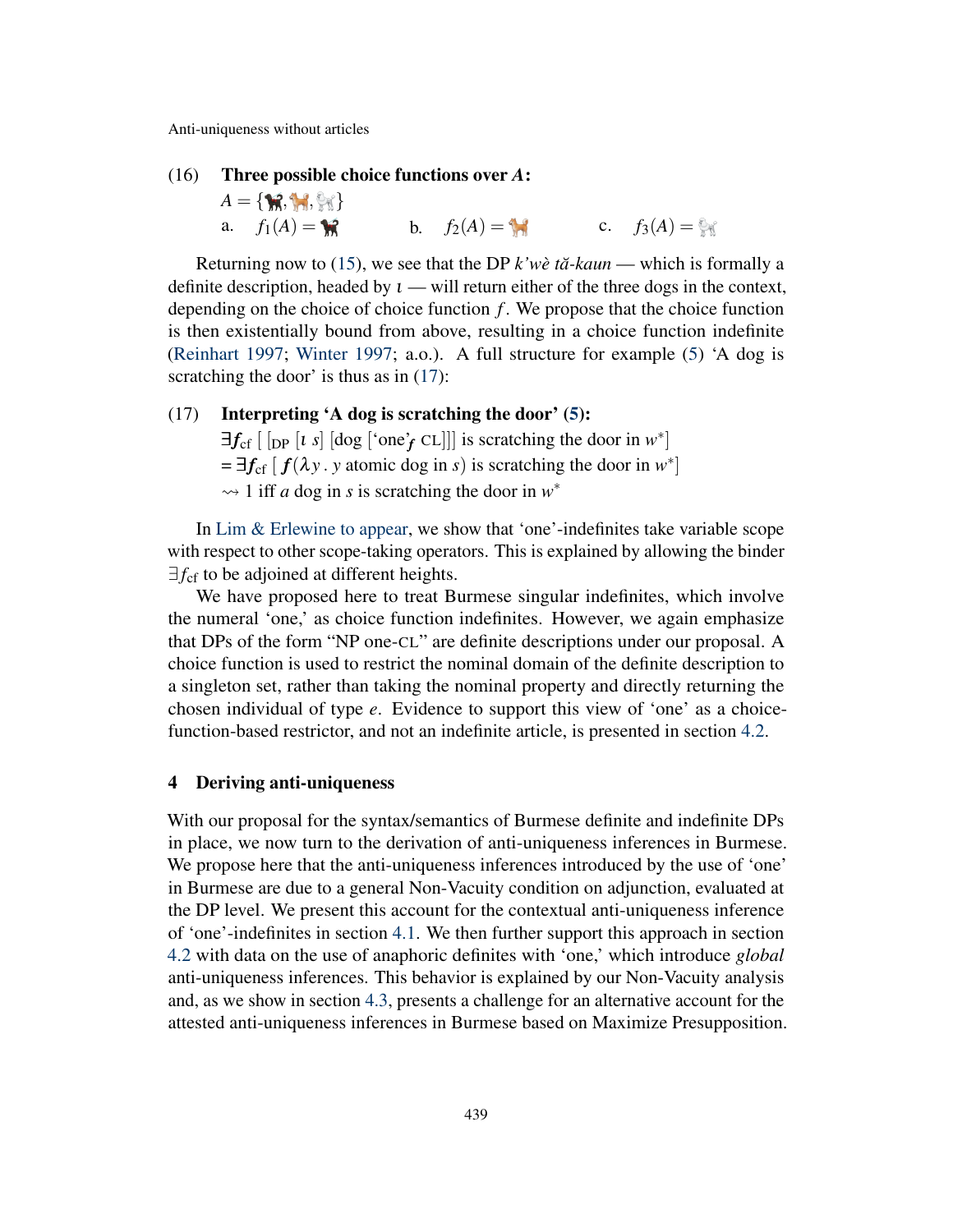# <span id="page-10-0"></span>4.1 Contextual anti-uniqueness of 'one'-indefinites

Our proposal for Burmese DP interpretation from section [3,](#page-5-2) as presented, predicts that bare NPs are singular definites which require a situationally unique antecedent, whereas "NP one-CL" can be used when there are multiple individuals in the situation that satisfy the NP property. However, we currently also predict "NP one-CL" to be felicitous when referring to an individual that uniquely satisfies the NP property in context, contrary to fact. As we saw in section [2](#page-2-2) above (see example [\(4\)](#page-2-1)), the use of a 'one'-indefinite is infelicitous in contexts that support the bare NP singular definite. In this section, we present our analysis for this contextual anti-uniqueness inference of 'one'-indefinites.

First, we demonstrate how our current proposal predicts the availability of 'one' with situationally unique referents. Let us suppose that in the relevant situation *s*, there is exactly one dog. The structure of DPs of the form "NP one-CL" is in [\(18a](#page-10-1)), repeated from [\(15\)](#page-8-3) above. 'One' uses a choice function  $f_{cf}$  to choose one dog from the set of individuals satisfying  $(\lambda y \cdot y)$  atomic dog in *s*). But since this set is a singleton set,  $f(\lambda y)$ . *y* atomic dog in *s*) will necessarily return that single dog in *s*. As a general result, in a situation where only one individual satisfies the NP property, "NP one-CL" and the bare NP definite as in [\(18b](#page-10-1)) will thus necessarily refer to the same individual. This is true regardless of the choice of the choice function  $f_{\rm cf}$ : A choice function, when applied to a singleton set, is guaranteed to return that one member of the set.

<span id="page-10-1"></span>(18) In situation *s* with exactly one dog [\(4\)](#page-2-1):

$$
\{y : [\text{dog}](y)(s)\} = \{\{\}\}
$$
\na. 
$$
[[\text{DP } [t \ s] ] \text{dog } [\text{one}_f^* \text{ CL}]]]] = tx[x = f_{cf}( \lambda y \cdot y \text{ is an atomic dog in } s)]
$$
\n
$$
= f_{cf}( \lambda y \cdot y \text{ is an atomic dog in } s)
$$
\n
$$
= f_{cf}( \lambda y \cdot y \text{ is an atomic dog in } s)
$$
\n
$$
= f_{cf}( \lambda y \cdot y \text{ is an atomic dog in } s)
$$
\n
$$
= f_{cf}( \lambda y \cdot y \text{ is an atomic dog in } s)
$$
\n
$$
= f_{cf}( \lambda y \cdot y \text{ is an atomic dog in } s)
$$
\n
$$
= f_{cf}( \lambda y \cdot y \text{ is an atomic dog in } s)
$$
\n
$$
= f_{cf}( \lambda y \cdot y \text{ is an atomic dog in } s)
$$
\n
$$
= f_{cf}( \lambda y \cdot y \text{ is an atomic dog in } s)
$$
\n
$$
= f_{cf}( \lambda y \cdot y \text{ is an atomic dog in } s)
$$
\n
$$
= f_{cf}( \lambda y \cdot y \text{ is an atomic dog in } s)
$$
\n
$$
= f_{cf}( \lambda y \cdot y \text{ is an atomic dog in } s)
$$
\n
$$
= f_{cf}( \lambda y \cdot y \text{ is an atomic dog in } s)
$$
\n
$$
= f_{cf}( \lambda y \cdot y \text{ is an atomic dog in } s)
$$
\n
$$
= f_{cf}( \lambda y \cdot y \text{ is an atomic dog in } s)
$$
\n
$$
= f_{cf}( \lambda y \cdot y \text{ is an atomic dog in } s)
$$
\n
$$
= f_{cf}( \lambda y \cdot y \text{ is an atomic dog in } s)
$$
\n
$$
= f_{cf}( \lambda y \cdot y \text{ is an atomic dog in } s)
$$
\n
$$
= f_{cf}( \lambda y \cdot y \text{ is an atomic dog in } s)
$$
\n
$$
= f_{cf}( \lambda y \cdot y \text{ is an atomic dog in } s)
$$
\n
$$
= f_{cf}( \lambda y \cdot y \text{ is an atomic dog in } s)
$$

The relationship between the "indefinite" structure in [\(18a](#page-10-1)) and the definite in [\(18b](#page-10-1)) is parallel to the relationship between the English indefinite *a dog* versus definite *the dog*: In contexts where there are multiple dogs, the indefinite must be used, but in contexts with a unique dog, both structures are in principle felicitous and refer to the same individual. Just as the use of *a* is blocked in contexts where *the* may be felicitously used [\(Heim](#page-18-1) [1991\)](#page-18-1), we intuitively wish to block the use of the structure with 'one' in [\(18a](#page-10-1)) when the bare NP in [\(18b](#page-10-1)) is felicitous. Here we present our analysis which capitalizes on the difference between these two structures being whether or not some additional functional material — 'one'-CL — was adjoined or not. We also discuss and argue against an alternative analysis of this effect based on Heim's principle of Maximize Presupposition in section [4.3](#page-15-0) below.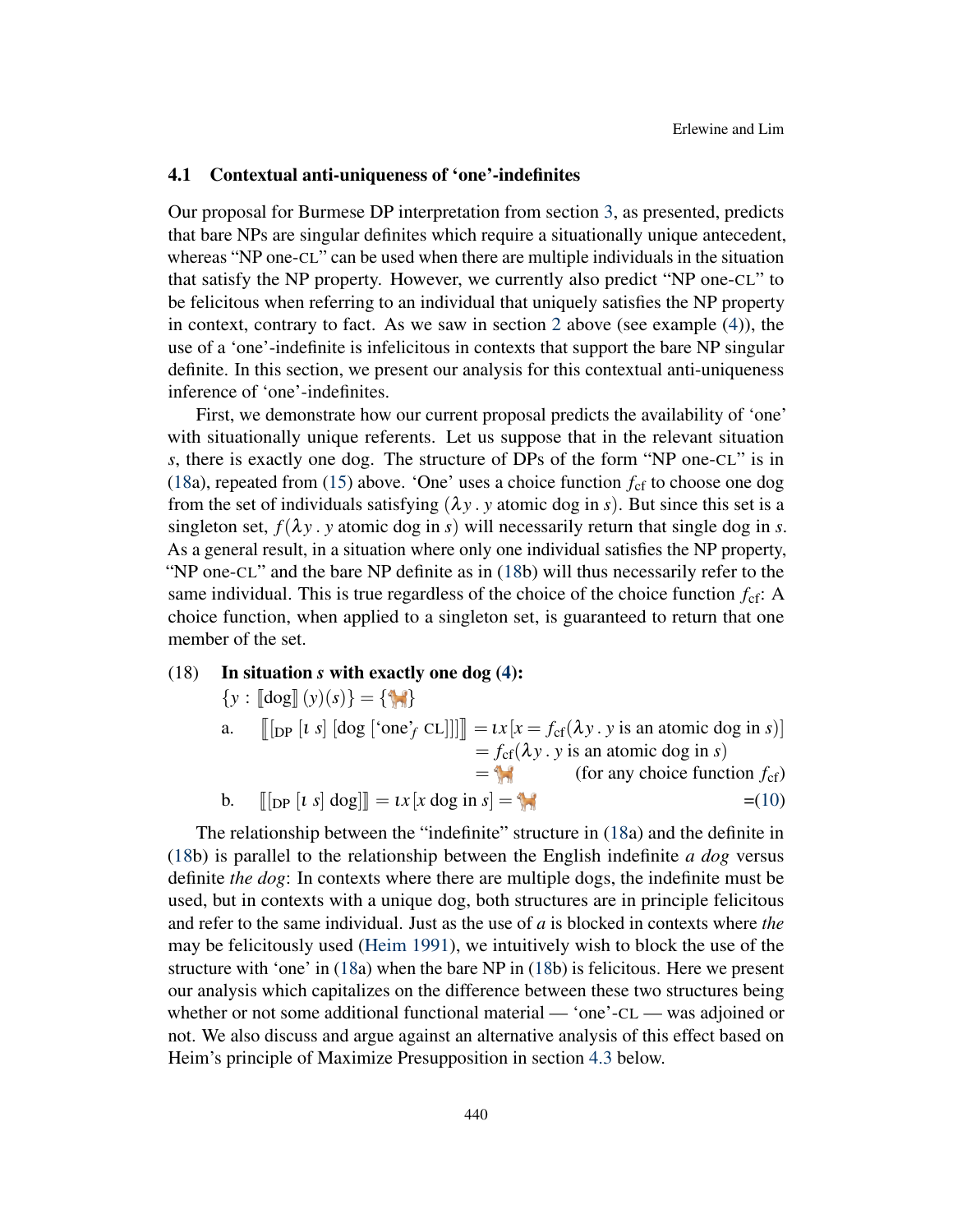We propose that the adjunction of 'one' and its classifier is subject to the Non-Vacuity constraint in [\(19\)](#page-11-0). The effect of this requirement will be that DPs of the form "NP one-CL" can only be used in situations where multiple individuals satisfy the NP property; in other words, this Non-Vacuity requirement leads to the contextual anti-uniqueness inference of 'one'-indefinites.

#### <span id="page-11-0"></span>(19) Adjunct Non-Vacuity:

Adjunction of  $\beta$  to  $\alpha$  is ungrammatical if  $\|\alpha \beta\| = \|\alpha\|$ , for any choice of variable assignment.

More specifically, we propose that Adjunct Non-Vacuity is evaluated at the DP level, $<sup>7</sup>$  $<sup>7</sup>$  $<sup>7</sup>$  after the relevant situation argument is supplied by the determiner. Consider-</sup> ing the DP structures in [\(18\)](#page-10-1), the structure with 'one' [\(18a](#page-10-1)) includes a free variable  $f_{\rm cf}$  which is not in [\(18b](#page-10-1)). The statement of [\(19\)](#page-11-0) "for any choice of variable assignment" thus rules out the adjunction of 'one'-CL when equality holds regardless of the choice of choice function  $f_{\rm cf}$ , as we showed to be the case in [\(18a](#page-10-1)) vs [\(18b](#page-10-1)) above. In the following section, we will see the importance of evaluating Non-Vacuity at this level, with consideration of the situation argument supplied by the determiner.

Finally, we address one complication for this proposal. Our proposed Non-Vacuity constraint in [\(19\)](#page-11-0) applied at each DP level predicts other forms of non-restrictive nominal modification to also be ruled out.<sup>[8](#page-0-1)</sup> Example [\(20\)](#page-11-1) shows that this prediction is incorrect, as the definite 'dog' can be further modified by 'black' in a context where the property 'dog' is already unique.

## <span id="page-11-1"></span>(20) Grammatical non-restrictive nominal modification:

*You and Maung Maung are in a petshop. Everyone knows that this petshop has only one dog, which is black. The dog is currently in the back so no one can see it. Hla Hla sees you at the shop and asks what you are doing there. You tell her:*

Maun Maun=gá Maung Maung=NOM dog black =ACC buy-PROG-NFUT  $k'$ wè ăneq  $(=\text{k0})$  weh-ne-deh. 'Maung Maung is buying the black dog.'

We tentatively describe two refinements to our theory which could serve to reconcile this data point with our analysis above. The first possibility is to suggest that the Non-Vacuity constraint in [\(19\)](#page-11-0) only applies to functional material. Such selective enforcement may be thought of as in line with the requirement that the

<sup>7</sup> See also [Erlewine & New](#page-18-13) [2020](#page-18-13) for an independent argument for the cyclic evaluation of a Non-Vacuity constraint: there, evaluated by clause. There, Non-Vacuity serves to explain the distribution of a scalar focus particle, incidentally also in Burmese.

<sup>8</sup> We thank Liz Coppock for raising this issue.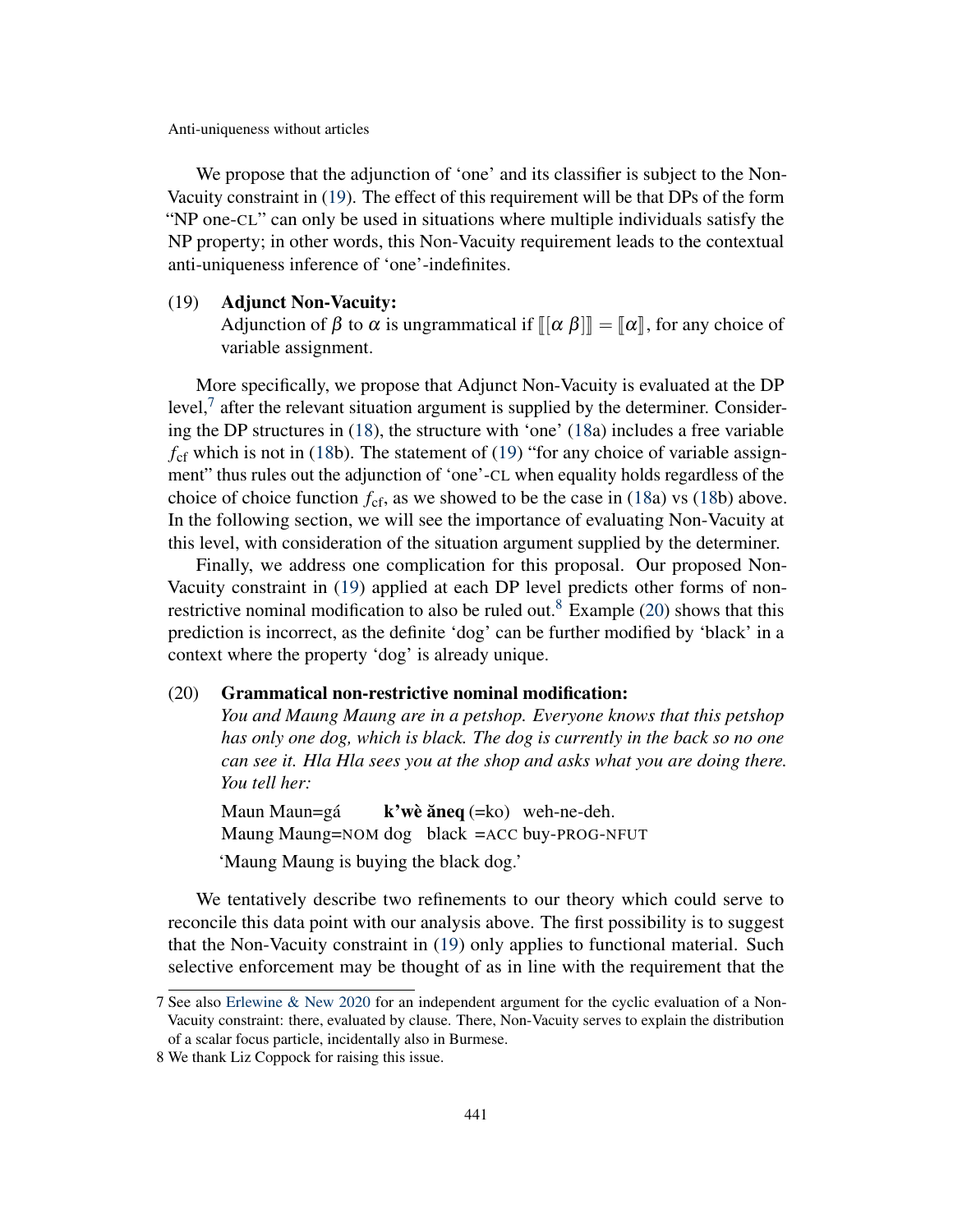functional material of a sentence must not result in a trivial meaning [\(Gajewski](#page-18-14) [2002,](#page-18-14) [2009\)](#page-18-15). The second possibility is that modifiers such as 'black' in [\(20\)](#page-11-1) are modified so that they only contribute to a not-at-issue dimension of meaning — for example, using an operator akin to the COMMA of [Potts](#page-19-12) [2005](#page-19-12) — but that this possibility is not available for 'one'-CL.

## <span id="page-12-0"></span>4.2 Global anti-uniqueness of anaphoric definites with 'one'

We have thus far considered the structure and interpretation of singular indefinites with 'one' in Burmese, which we have analyzed as formally unique definite descriptions headed by ι, with 'one' restricting its domain to a singleton set according to a choice function. In this section, we consider the use of 'one' in anaphoric definites, which provides further support for various aspects of our proposal.

Consider the examples in [\(21\)](#page-12-1) below. [\(21\)](#page-12-1) gives two variants of the speaker's first sentence  $-$  [\(21a](#page-12-1)) in a context with a unique dog and [\(21b](#page-12-1)) in a context with multiple dogs — and a second sentence below which refers to the dog mentioned in the first sentence. In either case, the anaphoric definite *èhdi k'wè* "that dog" in the second sentence (in bold) can be optionally modified by *tă-kaun* "one-CL," with apparently no change in meaning.

#### <span id="page-12-1"></span>(21) Anaphoric definites can take 'one':

a. *You go to an adoption drive with Maung Maung (MM). There's an open area for the animals to hang out and people to mingle about. One dog and one cat are up for adoption, among other animals. When MM causes trouble, you tell an organizer:*

MM=gá MM=NOM dog=CONJ cat=ACC bother-PROG-NFUT *k'wè*=néh caun=go hnaúnsheq-ne-deh.

'Maung Maung was bothering *the dog*<sub>3</sub> and the cat<sub>4</sub>.'

b. *... Multiple dogs and one cat are up for adoption...*

MM=gá MM=NOM dog one-CL.animal=CONJ cat=ACC bother-PROG-NFUT *k'wè t ˘a*-*kaun*=néh caun=go hnaúnsheq-ne-deh.

'Maung Maung was bothering *a dog*<sub>3</sub> and the cat<sub>4</sub>.'

È**hdi k'wè (tă-kaun)=**gá Maun Maun=go DEM dog one-CL=NOM Maung Maung=ACC chase-PROG-NFUT laiq-ne-deh. 'The/that (one) dog<sub>3</sub> is chasing Maung Maung.'

('one'-CL on anaphoric definite  $\leftrightarrow$  contextual anti-uniqueness)

This availability of 'one'-CL in the singular anaphoric definites in [\(21\)](#page-12-1) is notable for a few reasons. First, the availability of 'one' even in a context with a unique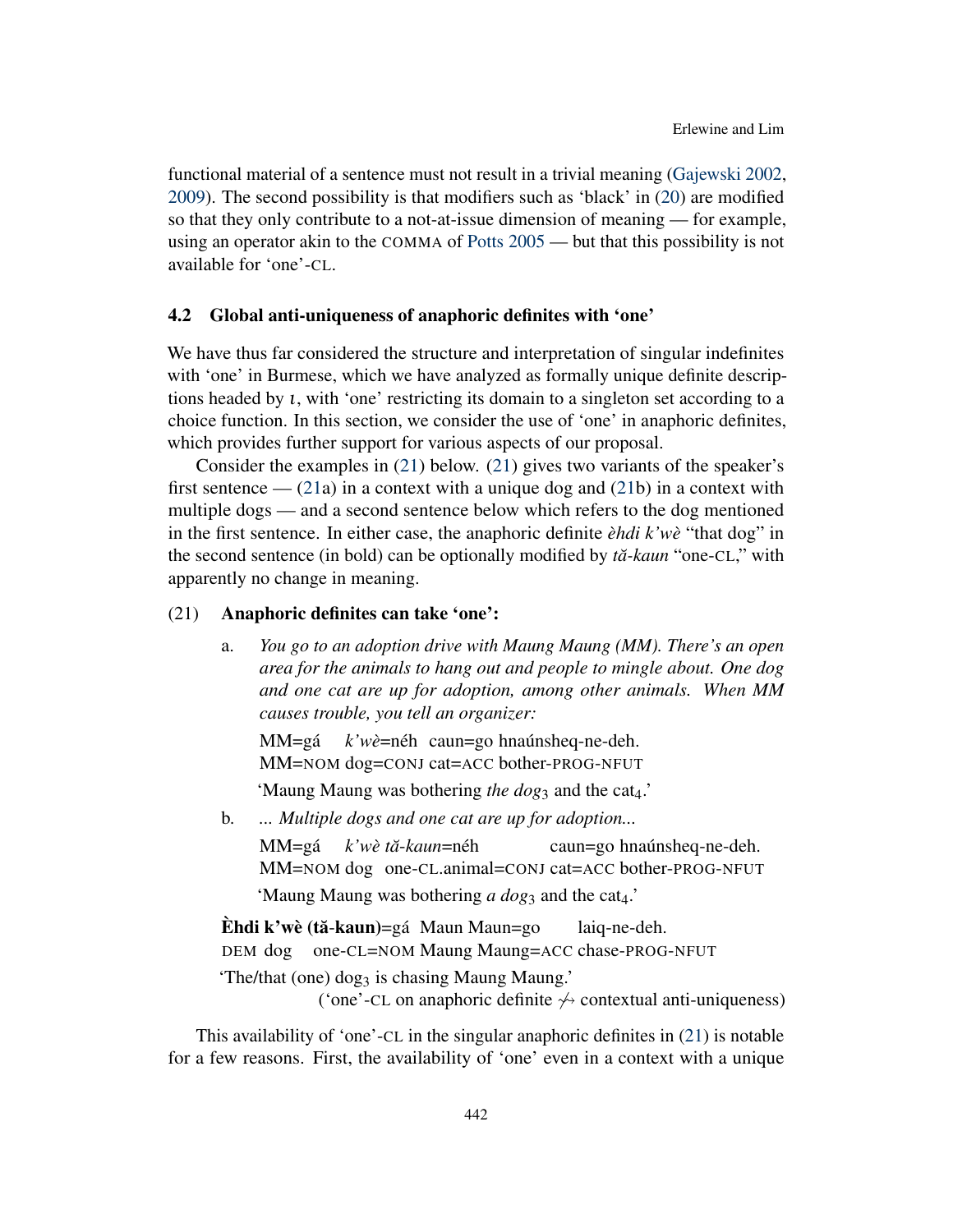referent satisfying the NP property 'dog' [\(21a](#page-12-1)) argues against analyzing 'one' as an indefinite article (cf [Givón](#page-18-10) [1981\)](#page-18-10). Second, given the apparent competition between bare definite NPs and corresponding indefinite "NP one-CL" structures, presented in section [2,](#page-2-2) we might have expected the addition of 'one'-CL in the second sentence in [\(21\)](#page-12-1) to introduce a similar contextual anti-uniqueness inference. But instead, the use of 'one'-CL in the anaphoric definite in [\(21\)](#page-12-1) is optional in both contexts, with apparently no change in meaning.

We first demonstrate that the lack of a contextual anti-uniqueness requirement by 'one' in [\(21\)](#page-12-1) is in fact predicted by our analysis above. The key here is our denotation for the anaphoric definite determiner  $i^x$  (*èhdi*), which we repeat in [\(22\)](#page-13-0) below. Recall that we chose to conceptualize the anaphoric definite  $\mathbf{t}^x$  as not taking its own situation argument, unlike ι, with the nominal property *P* then evaluated according to the entire evaluation world *w* ∗ .

<span id="page-13-0"></span>(22) **t<sup>x</sup> does not take a situation argument:** 
$$
= (11)
$$

$$
[ix (èhdi)] = \lambda y_e \cdot \lambda P_{\langle e, \langle s, t \rangle \rangle} : P(y)(w^*) \cdot y
$$

Let's see how this evaluation of *P* in the entire evaluation world  $w^*$ , rather than in the immediate situation  $s \leq w^*$ , affects the evaluation of Non-Vacuity. Suppose for concreteness that there are exactly three dogs in the evaluation world, and one particular dog has been mentioned in the prior discourse, which we can then refer to with the index pronoun  $pro_3$ . Notice that this much is shared between the contexts in [\(23a](#page-13-1),b). Now we consider the interpretation of the anaphoric definite with and without 'one' in the second sentence of  $(23)$ .

# <span id="page-13-1"></span>(23) Anaphoric definite with and without 'one':

|  | $\{y : [\![\log]\!](y)(w^*)\} = \{\mathcal{X}, \mathcal{Y}, \mathcal{Y}\}\$       | $[pro_3] = g(3) = \frac{4}{10}$ |
|--|-----------------------------------------------------------------------------------|---------------------------------|
|  | a. $\ [\text{DP}[t^x pro_3] [\text{dog } [\text{one } t^c \text{ CL}]]]\  = g(3)$ |                                 |
|  | presupposition: $f_{cf}(\lambda y \cdot y \text{ atomic dog in } w^*) = g(3)$     |                                 |
|  |                                                                                   |                                 |

b.  $[[\text{DP }[i^x pro_3] \text{ dog}]] = g(3)$ <br>progupposition:  $g(3)$  is a defined presupposition:  $g(3)$  is a dog in  $w^*$ 

Following the denotation for  $\iota^x$  in [\(22\)](#page-13-0), these two DPs in [\(23a](#page-13-1),b) differ in the presuppositions that they introduce. But despite this difference, we predict that the two variants of the second sentence in [\(21\)](#page-12-1), with or without 'one'-CL, will be identical in both referent and presupposition. Following our analysis for 'one' above in section [3.2,](#page-7-0) a sentence containing the anaphoric definite with 'one' in [\(23a](#page-13-1)) will have a choice function binder  $\exists f_{cf}$  adjoined above. As long as  $g(3)$  is an atomic dog in  $w^*$ , there will be a choice function  $f_{cf}$  which maps the set of atomic worlds in  $w^*$  to *g*(3). Thus the presupposition of [\(23\)](#page-13-1) will be satisfied as long as *g*(3) is an atomic dog in  $w^*$ , which makes this requirement equivalent to the presupposition of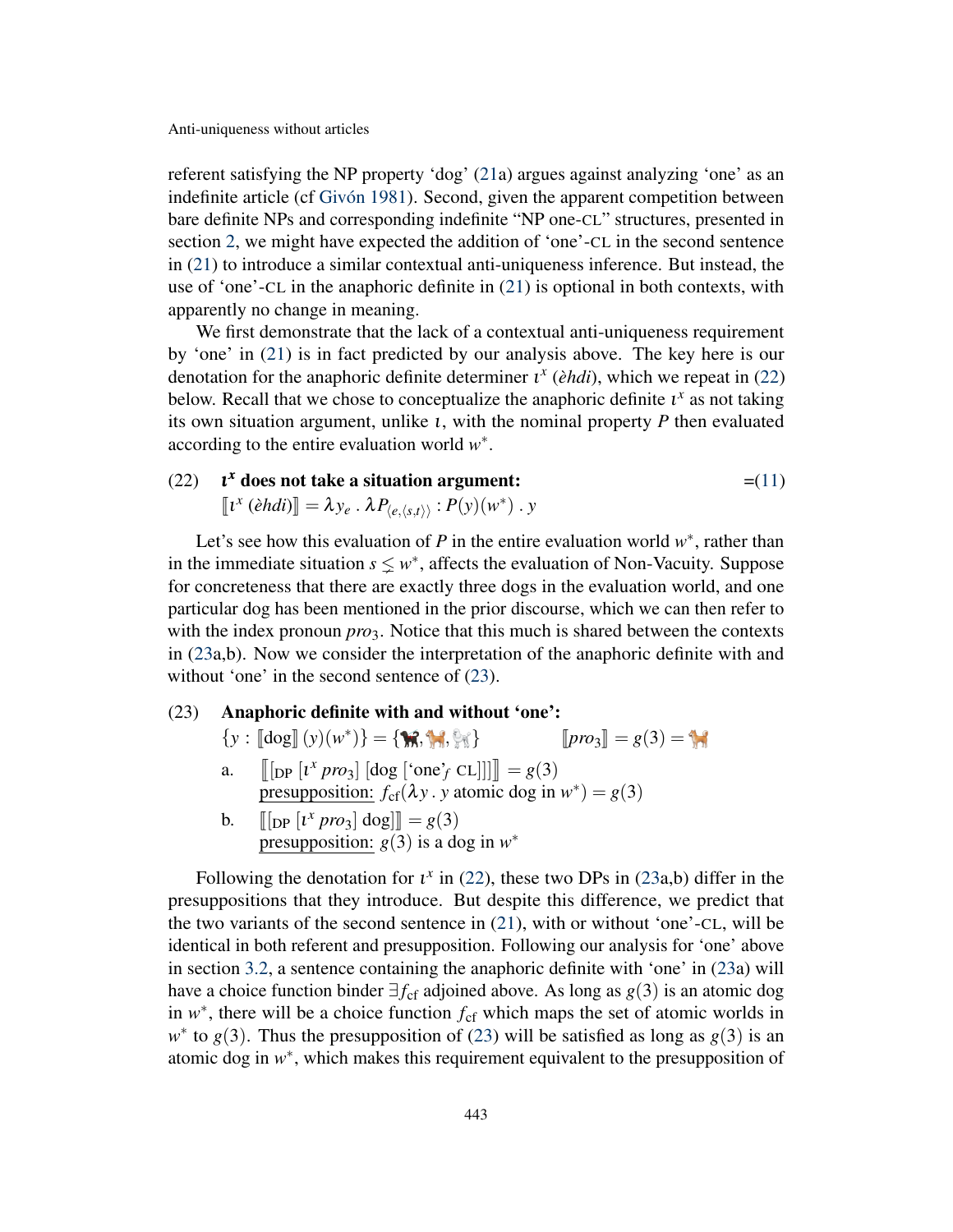[\(23b](#page-13-1)). When this presupposition is met, the two DPs in [\(23\)](#page-13-1) both refer to the same individual,  $g(3)$ . Thus the presence or absence of 'one'-CL on a singular anaphoric definite should lead to no difference in the overall interpretation of the sentence.

Now let us consider the effect of Adjunct Non-Vacuity evaluated at the DP level. As seen in [\(23\)](#page-13-1) above, the presuppositions of the two DP structures are different. The anaphoric definite without 'one' in [\(23b](#page-13-1)) requires that the referent  $g(3)$  be a dog in the evaluation world  $w^*$ , which is true here. In contrast, the anaphoric definite with 'one' in [\(23a](#page-13-1)) presupposes that the choice function  $f_{cf}$  will return  $g(3)$  from the set of atomic dogs in  $w^*$ . As there are multiple dogs in  $w^*$ , [\(23a](#page-13-1)) will be undefined for some choices of  $f_{\rm cf}$  (see [\(16\)](#page-9-2)), whereas [\(23b](#page-13-1)) is not subject to this restriction. As their interpretations at the DP level are not guaranteed to be equivalent, we predict there to be no blocking due to Adjunct Non-Vacuity between these two DP structures in [\(23\)](#page-13-1). Our analysis thus explains both the availability of 'one'-CL in [\(21\)](#page-12-1) and the fact that it leads to no change in meaning.

Notice, however, that Non-Vacuity led to no competition between the DPs in [\(23\)](#page-13-1) because of the existence of multiple dogs in the entire world of evaluation, *w* ∗ . If, hypothetically, there was exactly one dog in the evaluation world  $w^*$ , the denotations of the anaphoric definites with and without 'one' in [\(23\)](#page-13-1) *would* be guaranteed to be equivalent at the DP level for any choice of *f*cf, just as we demonstrated to be the case with unique definites with  $\iota$  taking situationally unique properties in section [4.1.](#page-10-0) In that case, we would then predict the effects of Non-Vacuity to reemerge, blocking the adjunction of 'one'-CL.

This prediction is borne out, as evidenced by the behavior of anaphoric definites referring to globally unique individuals. Consider example [\(24\)](#page-14-0) below. In the first sentence, the bare noun *ne* 'sun' refers to the sun. In the second sentence, we refer to the aforementioned sun using the anaphoric definite *èhdi ne*. In this case, our speakers judge the addition of 'one' with an appropriate classifier to be unnatural. One speaker commented that the addition of 'one' could be acceptable if we consider that there are other suns in the universe.

# <span id="page-14-0"></span>(24) 'One' infelicitous in globally unique anaphoric definite:

*Ne* t'weq-ne-bi. sun rise-PROG-ASP Aun=gá Aung=NOM DEM sun èhdi ne  $(^{??}$ tă-loùn) one-CL.round =ACC  $=$ go sha-ne-deh. look-PROG-NFUT 'The sun<sub>5</sub> is rising. Aung is looking for that (#one) sun<sub>5</sub>.' Speaker comment with *tă-lòun*: It sounds like there are other suns.

We take such reactions to examples with globally unique referents as in  $(24)$ to reflect that the addition of 'one'-CL to an anaphoric definite introduces a *global*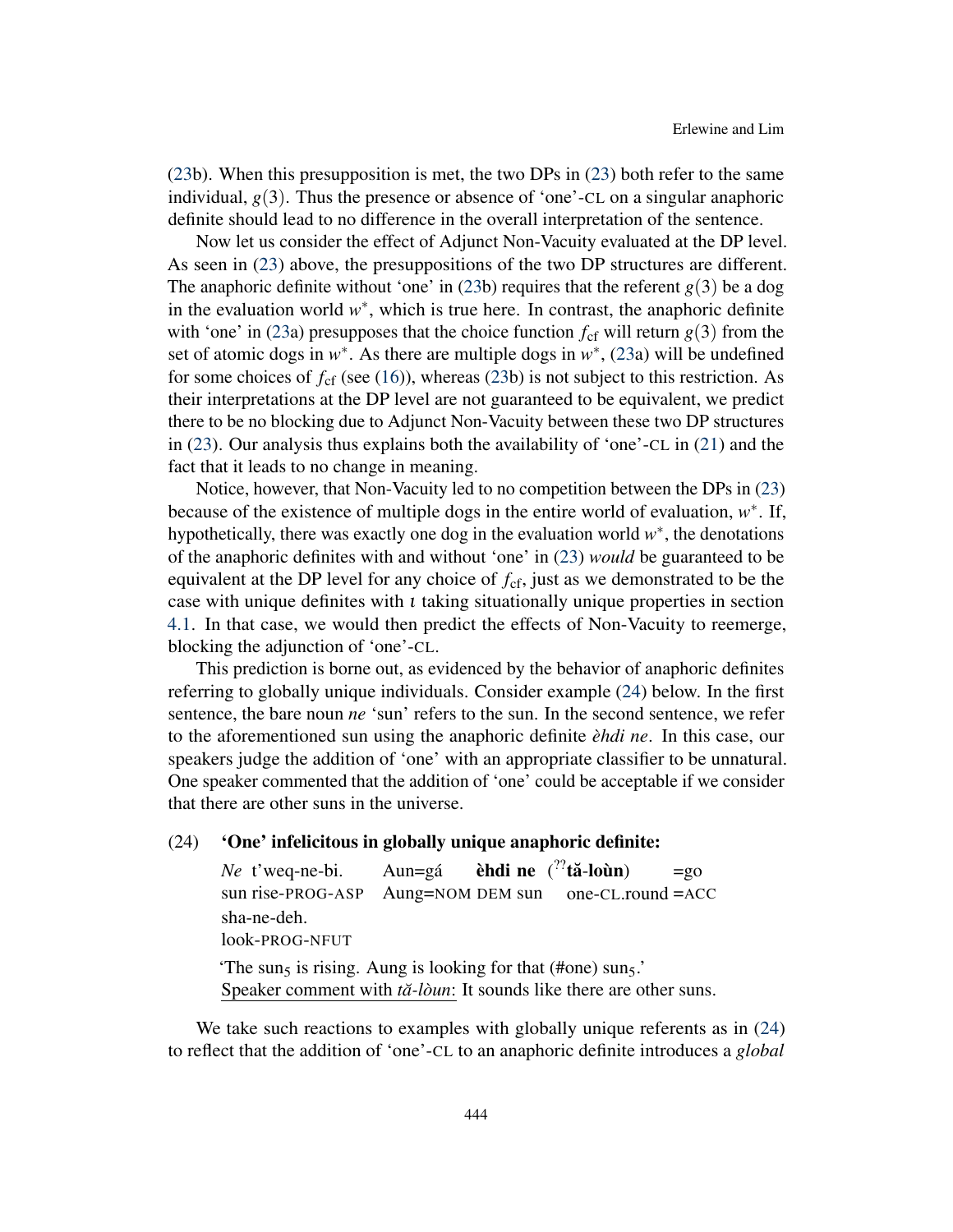anti-uniqueness requirement. The *contextual* anti-uniqueness inference introduced by 'one' in unique definites headed by ι (null) and the *global* anti-uniqueness inferences introduced in anaphoric definites headed by ι *x* (*èhdi*) together form a novel empirical argument for the view that the anaphoric definite determiner  $i^x$  does *not* take a situation argument [\(11/](#page-6-2)[22\)](#page-13-0), rather than in the formulation assumed by authors such as [Schwarz](#page-19-7) [\(2009\)](#page-19-7) and [Jenks](#page-18-6) [\(2018\)](#page-18-6) as in [\(13\)](#page-7-1). Precisely this pattern of anti-uniqueness inferences is predicted by our Adjunct Non-Vacuity condition [\(19\)](#page-11-0).

## <span id="page-15-0"></span>4.3 Against a Maximize Presupposition alternative

We have argued thus far that the pattern of anti-uniqueness inferences introduced by 'one' in Burmese singular nominals can be explained by the adoption of a general Non-Vacuity condition on adjunction. In this section, we consider whether these inferences could also be successfully derived by the principle of Maximize Presupposition (MP), proposed by [Heim](#page-18-1) [1991](#page-18-1) for explaining the anti-uniqueness inferences of indefinites in languages with articles.

We first give a concrete characterization of MP in  $(25)$ . Following [Rouillard &](#page-19-13) [Schwarz](#page-19-13) [2017,](#page-19-13) we use  $p(\varphi)$  to refer to the presupposition of  $\varphi$ .

- <span id="page-15-1"></span>(25) **Maximize Presupposition!** (based on [Rouillard & Schwarz](#page-19-13) [2017:](#page-19-13) 51) Do not use *S* if there is an  $S'$  such that:
	- a. Formal condition:  $S'$  is a formal alternative to  $S$  (discussed below)
	- b. Strength condition: (i)  $p(S')$  asymmetrically entails  $p(S)$  and (ii) when  $p(S')$  is true,  $\llbracket S' \rrbracket = \llbracket S \rrbracket$
	- c. Pragmatic condition:  $p(S')$  is a common belief <sup>[9](#page-0-1)</sup>

In prose: Do not utter  $S$  if there is an another form  $S'$  which is (a) a formal alternative to *S*, (b) is presuppositionally stronger than *S* but otherwise equivalent, and (c) whose presuppositions are believed by the conversational participants to be true.

Let's consider the formal condition in [\(25a](#page-15-1)) in more detail. What counts as a relevant formal alternative for the purposes of MP? Traditional discussions of MP consider alternatives that vary only in the substitution of certain lexically determined competitors, such as *the* vs *a*. If we limit our attention to such lexical substitutions, the competition between Burmese DPs with and without 'one'-CL will not be within its purview. However, following [Katzir'](#page-18-16)s [\(2007\)](#page-18-16) work on the characterization of alternatives considered in implicature calculation, [Rouillard & Schwarz](#page-19-13) [2017](#page-19-13) has recently argued that structural alternatives derived by deletion of subconstituents are also relevant competitors for  $MP<sup>10</sup>$  $MP<sup>10</sup>$  $MP<sup>10</sup>$ 

<sup>9</sup> [Rouillard & Schwarz](#page-19-13) [2017](#page-19-13) explicitly discuss the pragmatic condition [\(25c](#page-15-1)) and propose to refine it, but the formulation here will suffice for our purposes.

<sup>10</sup> [Singh](#page-19-2) [2011](#page-19-2) also suggests this possibility on page 152, note 4, but without argumentation.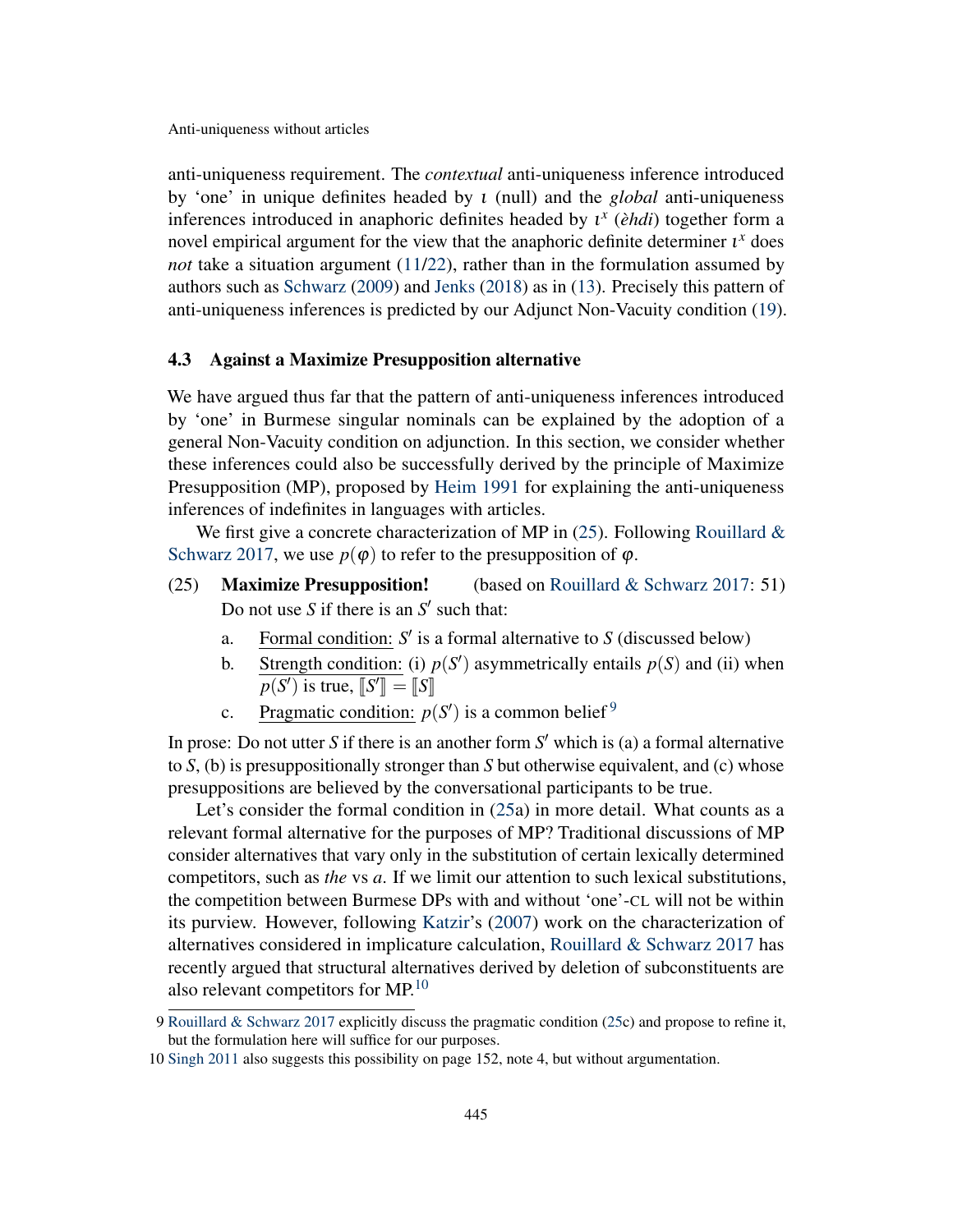Adopting [Rouillard & Schwarz'](#page-19-13)s proposal that MP considers formal alternatives derived by deletion operations, we can now evaluate the application of MP to the Burmese DPs discussed here. We first consider LF structures with a bare definite versus a 'one'-indefinite as in [\(26\)](#page-16-0). Notice that the sentence with the bare NP in [\(26b](#page-16-0)) is a deletion alternative of the 'one'-indefinite sentence in [\(26a](#page-16-0)), via deletion of the adjoined 'one'-CL and corresponding choice function binder.

### <span id="page-16-0"></span>(26) The bare NP is a deletion alternative for a 'one'-indefinite:

|    |                                                                                                                                                                                                                                                                                                                                                                                                            | $\exists f_{cf}$ [ [pp [t s] [dog ['one' <sub>f</sub> CL]]] is scratching the door in w <sup>*</sup> ] for (5) |  |
|----|------------------------------------------------------------------------------------------------------------------------------------------------------------------------------------------------------------------------------------------------------------------------------------------------------------------------------------------------------------------------------------------------------------|----------------------------------------------------------------------------------------------------------------|--|
| b. | $\left[\begin{array}{c c}$ $\begin{array}{c c}$ $\end{array}$ $\begin{array}{c c}$ $\end{array}$ $\begin{array}{c c}$ $\end{array}$ $\begin{array}{c c}$ $\end{array}$ $\begin{array}{c c}$ $\end{array}$ $\begin{array}{c c}$ $\end{array}$ $\begin{array}{c c}$ $\end{array}$ $\begin{array}{c c}$ $\end{array}$ $\begin{array}{c c}$ $\end{array}$ $\begin{array}{c c}$ $\end{array}$ $\begin{array}{c$ | is scratching the door in $w^*$   for (4)                                                                      |  |

We notice furthermore that the full structure with a bare NP definite in [\(26b](#page-16-0)) is presuppositionally stronger than [\(26a](#page-16-0)), in that [\(26b](#page-16-0)) but not [\(26a](#page-16-0)) requires there to be a unique individual with property 'dog' in *s*. When [\(26b](#page-16-0))'s presupposition of situational uniqueness is satisfied, however, the two sentences are truth-conditionally equivalent. Thus, MP with consideration of deletion alternatives will successfully derive the contextual anti-uniqueness inference of 'one'-indefinites.

Next we consider whether MP can derive the global anti-uniqueness inference introduced by 'one' in anaphoric definites, presented in section [4.2.](#page-12-0) Consider the two structures with anaphoric definites in [\(27\)](#page-16-1), which again shows that the variant without 'one'-CL is a deletion alternative of the corresponding structure with 'one'- CL. The attested behavior which we hope to explain is that the structure of the form in [\(27a](#page-16-1)) is infelicitous in cases where the NP property is *globally* unique, as is the case with the NP 'sun' [\(24\)](#page-14-0).

# <span id="page-16-1"></span>(27) Anaphoric definites with and without 'one'-CL:  $\qquad \qquad$  for [\(21\)](#page-12-1)

|    |                                                                                                                                                              | $\exists f_{cf}$ [ [pp [t <sup>x</sup> pro <sub>3</sub> ] [dog ['one' <sub>f</sub> CL]]] is chasing Maung Maung in w <sup>*</sup> ] |
|----|--------------------------------------------------------------------------------------------------------------------------------------------------------------|-------------------------------------------------------------------------------------------------------------------------------------|
| b. | $\left[\right[\rho\left[\right]\left[\right]$ $\left[\rho\right]\rho\left[\right]$ $\left[\rho\right]\rho\left[\right]$ $\left[\rho\right]\rho\left[\right]$ | is chasing Maung Maung in $w^*$                                                                                                     |

Considering the structures in  $(27a,b)$  $(27a,b)$  as potential competitors, we predict there to be no effect of MP, whether the NP property is globally unique or not. As discussed in the previous section (see discussion following [\(23\)](#page-13-1), the full structures in [\(27\)](#page-16-1) and similar pairs will systematically result in identical meanings, both in their presuppositions and truth-conditions.

However, recall that in our own analysis above, it was crucial that Adjunct Non-Vacuity is evaluated at the DP level to derive the global anti-uniqueness inference of anaphoric definites with 'one.' In previous work, MP has been argued to apply to local contexts, although only at the level of embedded clauses [\(Singh](#page-19-2) [2011\)](#page-19-2). Let's consider whether evaluation of MP at the DP level would allow us to successfully derive the global anti-uniqueness inference. The denotations for the DPs in [\(27a](#page-16-1),b) are in [\(28a](#page-17-0),b), respectively, repeated from [\(23a](#page-13-1),b) above.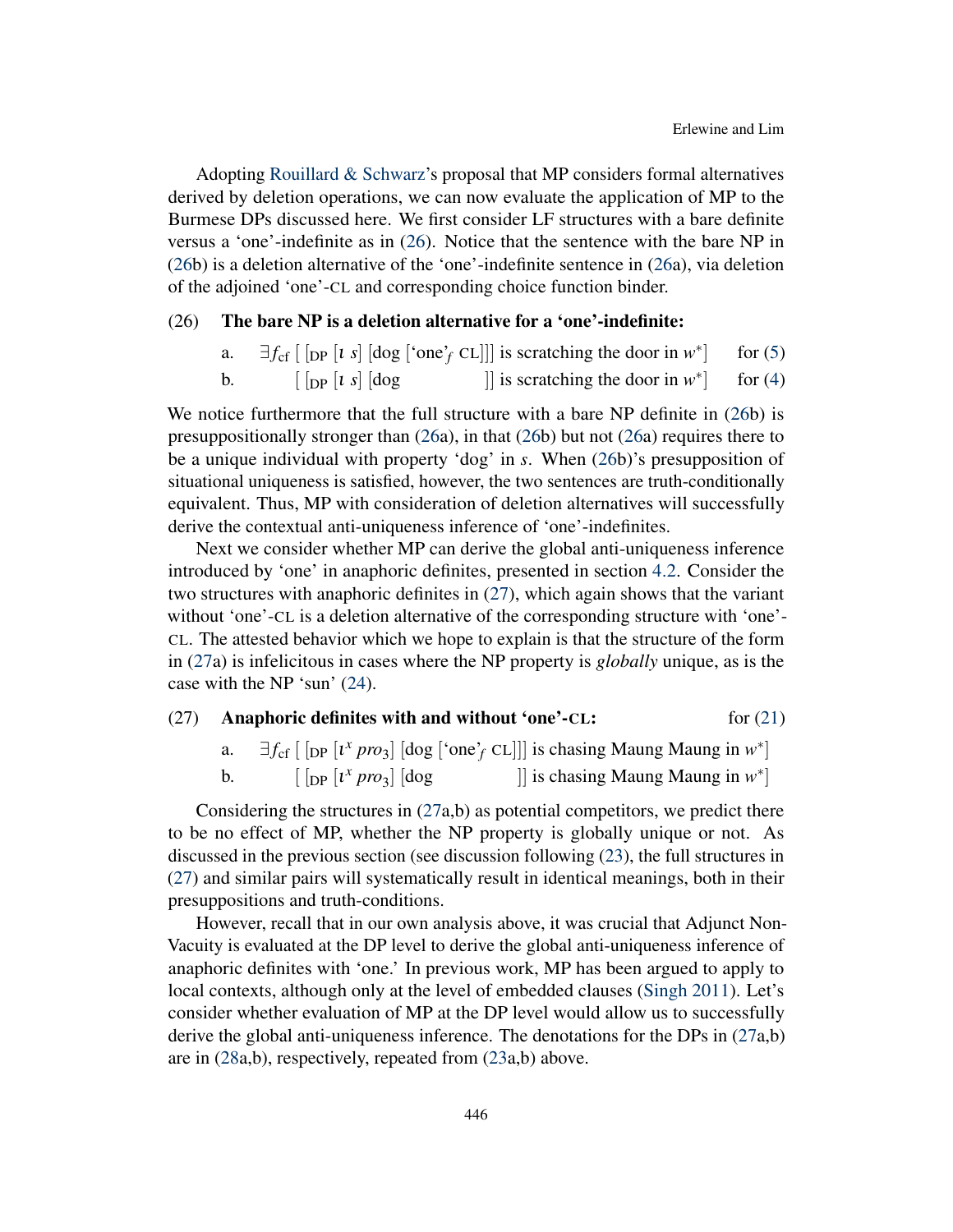# <span id="page-17-0"></span>(28) Anaphoric definite DPs in [\(27\)](#page-16-1):  $=(23)$  $=(23)$

- a.  $\left[ \left[ \ln \left[ i^x \, pro_3 \right] \left[ \text{dog} \left[ \text{`one'}_f \text{CL} \right] \right] \right] \right] = g(3)$ presupposition:  $f_{cf}(\lambda y)$ . *y* atomic dog in  $w^*$ ) = *g*(3)
- **b.**  $\left[ \left[ \ln \left[ i^x \, pro_3 \right] \right] \right] \, \left[ \text{dog} \right]$   $\left[ g(3) \right]$ presupposition:  $g(3)$  is a dog in  $w^*$

Comparing these two structures, we see that [\(28b](#page-17-0)) is a deletion alternative of [\(28a](#page-17-0)) and that when their presuppositions are satisfied, they both necessarily denote the same referent,  $g(3)$ . However, MP again fails to block the use of [\(28a](#page-17-0)) by [\(28b](#page-17-0)) as the strength condition of [\(25b](#page-15-1)) does not hold: the presupposition of [\(28b](#page-17-0)) is not stronger than the presupposition of [\(28a](#page-17-0)), as  $p(28a)$  $p(28a)$  $p(28a)$  entails  $p(28b)$  $p(28b)$  $p(28b)$ .<sup>[11](#page-0-1)</sup>

We conclude that MP is unable to account for the full pattern of anti-uniqueness inferences attested by Burmese DPs with 'one.' Allowing MP to consider structural alternatives derived by deletion (Rouillard  $&$  Schwarz [2017\)](#page-19-13), MP may derive the contextual anti-uniqueness inferences of 'one'-indefinites [\(26\)](#page-16-0). However, MP fails to derive the global anti-uniqueness inferences introduced by anaphoric definites with 'one,' both with MP evaluated at the clause level [\(Singh](#page-19-2) [2011\)](#page-19-2) in  $(27)$  and with MP evaluated at the DP level in [\(28\)](#page-17-0).

#### 5 Conclusion

Our description and analysis of definite and indefinite singular nominals in Burmese, an article-less language, has led to multiple analytic advances and findings which we believe to be of broader interest. First, we developed a novel approach to indefinites with a numeral 'one' as formally definite descriptions (with a null definite determiner) with a choice-function-based restrictor. This approach allows us to also model the behavior of anaphoric definites with 'one,' which form an argument against analyzing 'one' as grammaticalized into an indefinite article. The latter introduces *global* anti-uniqueness inferences, in contrast to indefinites (formally, definites with 'one') which introduce contextual anti-uniqueness inferences. The difference in the content of these anti-uniqueness inferences provides a novel argument for anaphoric definites to not employ situation variables, in contrast to unique definites. In addition, we showed that this full pattern of anti-uniqueness inferences is successfully derived by the adoption of a Non-Vacuity constraint on the adjunction of functional material, but fails to be explained by Maximize Presupposition.

<sup>11</sup> This is true regardless of exactly how free variables — such as the choice function variable  $f_{cf}$  — are treated during MP evaluation.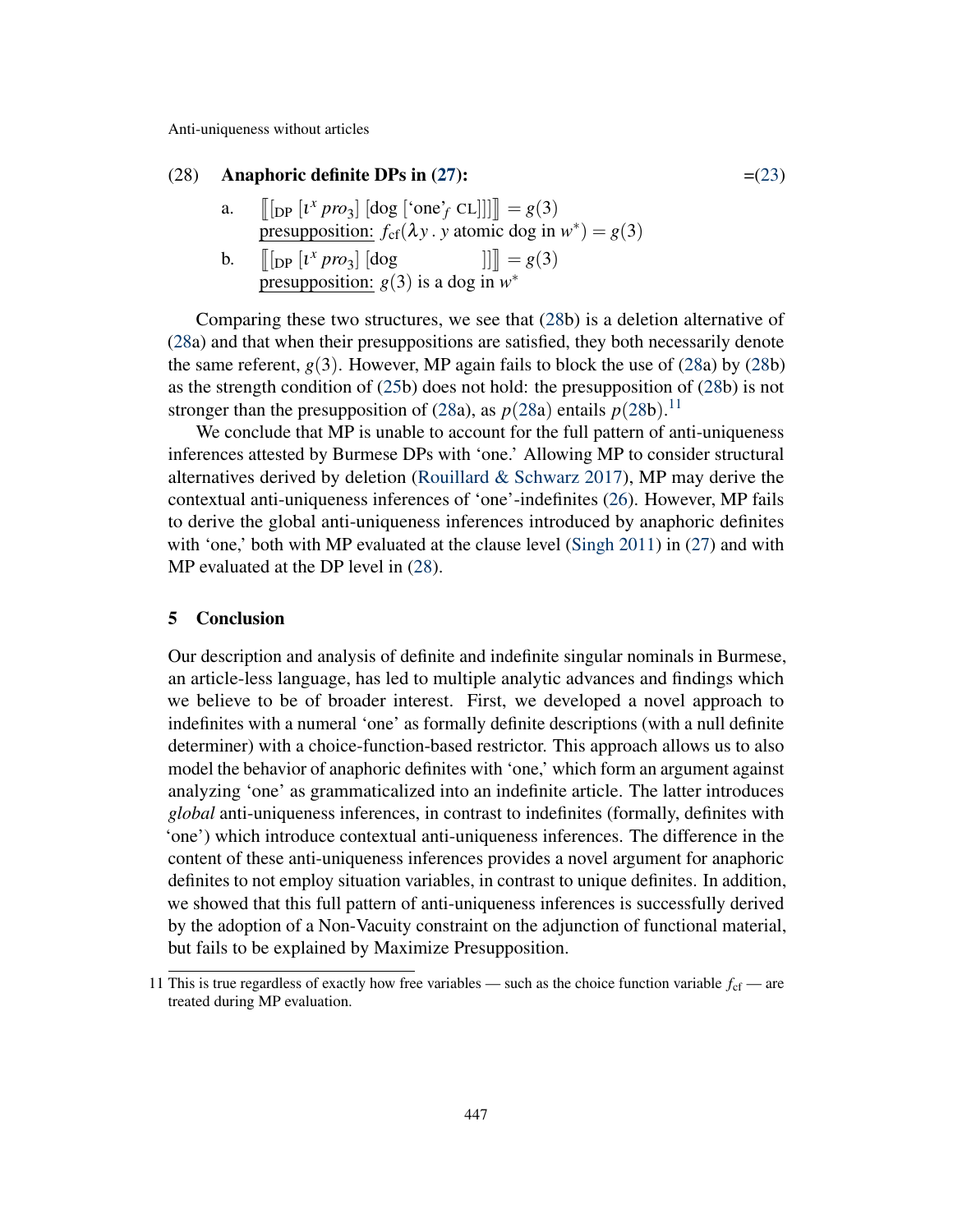#### References

- <span id="page-18-12"></span>Bale, Alan & Jessica Coon. 2014. Classifiers are for numerals, not for nouns. *Linguistic Inquiry* 45(4). 695–707. doi[:10.1162/LING\\_a\\_00170.](https://doi.org/10.1162/LING_a_00170)
- <span id="page-18-7"></span>Elbourne, Paul. 2005. *Situations and Individuals*. MIT Press.
- <span id="page-18-8"></span>Elbourne, Paul. 2013. *Definite Descriptions*. Oxford University Press.
- <span id="page-18-13"></span>Erlewine, Michael Yoshitaka & Keely New. 2020. A variably exhaustive and scalar focus particle and pragmatic focus concord in Burmese. Manuscript, National University of Singapore.
- <span id="page-18-4"></span>Farkas, Donka F. 1994. Specificity and scope. In Lea Nash & George Tsoulas (eds.), *Langues et Grammaires*, vol. 1, 119–137.
- <span id="page-18-14"></span>Gajewski, Jon. 2002. On analyticity in natural language. Manuscript, Massachusetts Institute of Technology.
- <span id="page-18-15"></span>Gajewski, Jon. 2009. L-triviality and grammar. Handout, UConn Logic Group.
- <span id="page-18-10"></span>Givón, T. 1981. On the development of the numeral 'one' as an indefinite marker. *Folia Linguistica Historica* 2(1). 35–53. doi[:10.1515/flih.1981.2.1.35.](https://doi.org/10.1515/flih.1981.2.1.35)
- <span id="page-18-0"></span>Hawkins, John A. 1978. *Definiteness and Indefiniteness: A Study in Reference and Grammaticality Prediction*. Atlantic Highlands, New Jersey and Croom Helm, London: Humanities Press.
- <span id="page-18-1"></span>Heim, Irene. 1991. Artikel und definitheit. In Arnim von Stechow & Dieter Wunderlich (eds.), *Semantik: Ein internationales Handbuch der zeitgenössischen Forschung*, 487–535. Walter de Gruyter.
- <span id="page-18-6"></span>Jenks, Peter. 2018. Articulated definiteness without articles. *Linguistic Inquiry* 49(3). 501–536. doi[:10.1162/ling\\_a\\_00280.](https://doi.org/10.1162/ling_a_00280)
- <span id="page-18-3"></span>Jenny, Mathias & San San Hnin Tun. 2013. Differential subject marking without ergativity: The case of colloquial Burmese. *Studies in Language* 37(4). 693–725. doi[:10.1075/sl.37.4.01jen.](https://doi.org/10.1075/sl.37.4.01jen)
- <span id="page-18-16"></span>Katzir, Roni. 2007. Structurally-defined alternatives. *Linguistics and Philosophy* 30. 669–690. doi[:10.1007/s10988-008-9029-y.](https://doi.org/10.1007/s10988-008-9029-y)
- <span id="page-18-9"></span>Kratzer, Angelika. 2020. Situations in natural language semantics. In Edward N. Zalta (ed.), *Stanford Encyclopedia of Philosophy*, Metaphysics Research Lab, Stanford University. [https://plato.stanford.edu/archives/fall2020/entries/](https://plato.stanford.edu/archives/fall2020/entries/situations-semantics/) [situations-semantics/.](https://plato.stanford.edu/archives/fall2020/entries/situations-semantics/)
- <span id="page-18-11"></span>Krifka, Manfred. 1995. Common nouns: A contrastive analysis of English and Chinese. In Gregory N. Carlson & Francis Jeffry Pelletier (eds.), *The Generic Book*, 398–411. University of Chicago Press.
- <span id="page-18-2"></span>Lim, Meghan & Michael Yoshitaka Erlewine. to appear. Definiteness and indefiniteness in Burmese. In *Triple A 7*.
- <span id="page-18-5"></span>New, Keely. 2020. *The semantics of plurality in Burmese*: National University of Singapore MA thesis.